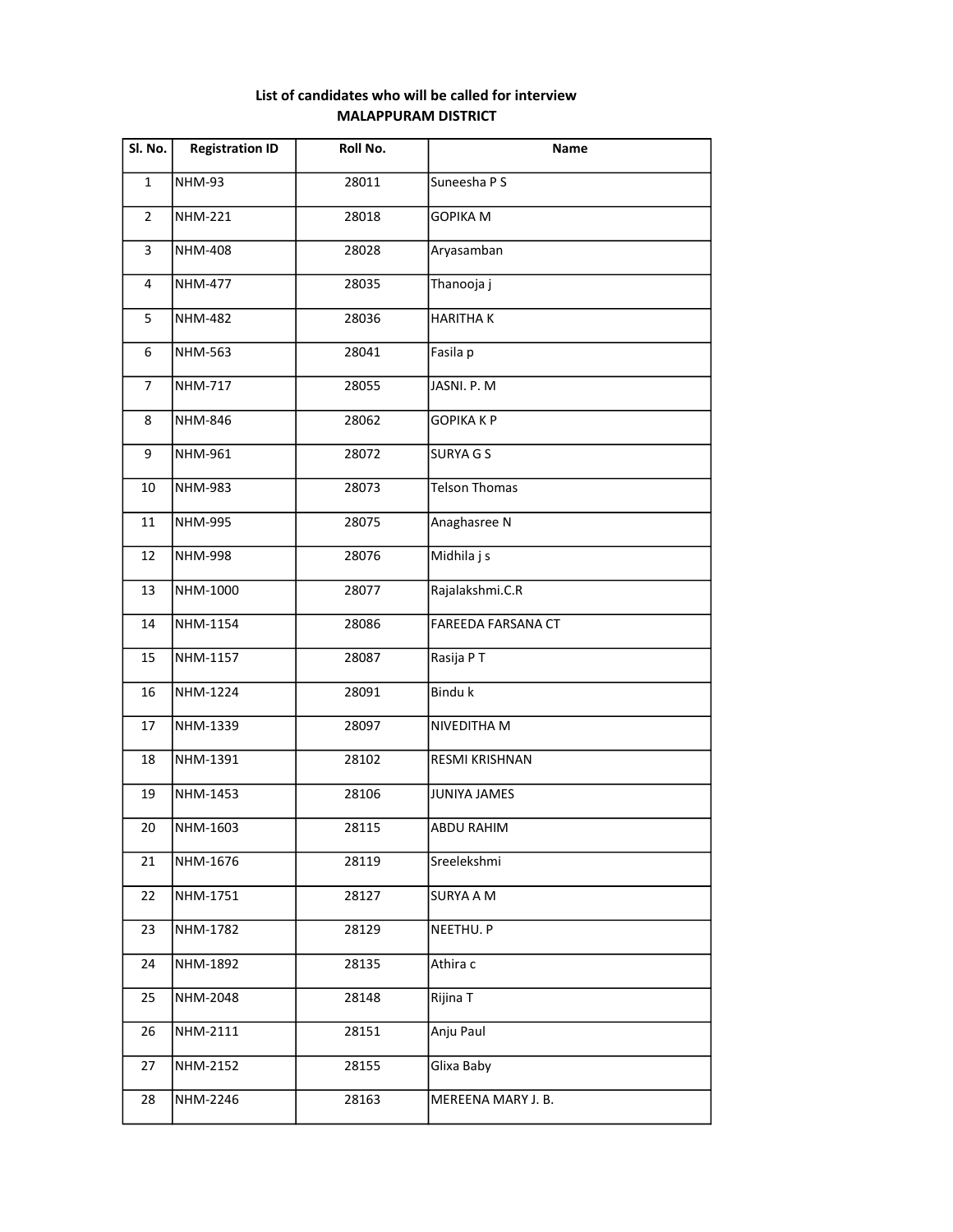| 29 | NHM-2306        | 28170 | sahla k                 |
|----|-----------------|-------|-------------------------|
| 30 | <b>NHM-2378</b> | 28176 | <b>SARANYA KK</b>       |
| 31 | NHM-2383        | 28177 | SOUMYA MOL. K. V        |
| 32 | NHM-2413        | 28180 | Thasleena. P            |
| 33 | NHM-2520        | 28188 | <b>ADITHYAKS</b>        |
| 34 | NHM-2556        | 28193 | AKSHAYA DEV C           |
| 35 | NHM-2560        | 28194 | <b>ASWATHY KRISHNAN</b> |
| 36 | NHM-2622        | 28198 | <b>JARIYATP</b>         |
| 37 | <b>NHM-2722</b> | 28202 | <b>SHAMCY P ALI</b>     |
| 38 | NHM-2867        | 28213 | Keerthana M             |
| 39 | NHM-2882        | 28214 | MANJUSHA M              |
| 40 | NHM-2896        | 28217 | HAFSATH.M.MATHOOR       |
| 41 | NHM-3014        | 28228 | <b>MAREENA A</b>        |
| 42 | NHM-3130        | 28233 | JITHIN MP               |
| 43 | NHM-3132        | 28234 | MUHASINA T              |
| 44 | NHM-3146        | 28235 | Sneha k                 |
| 45 | NHM-3253        | 28245 | MAYASANKAR.P            |
| 46 | NHM-3283        | 28248 | <b>AMALA MOHAN S</b>    |
| 47 | NHM-3396        | 28256 | <b>SANI THOMAS</b>      |
| 48 | NHM-3398        | 28257 | PRINCY JOSEPH           |
| 49 | NHM-3466        | 28262 | Fidha                   |
| 50 | NHM-3499        | 28264 | Fasaludheen M           |
| 51 | NHM-3531        | 28265 | Sreena K                |
| 52 | NHM-3571        | 28268 | GREESHMA.M              |
| 53 | NHM-3576        | 28269 | Surumi V J              |
| 54 | NHM-3624        | 28271 | Sangeetha.s             |
| 55 | NHM-3633        | 28273 | <b>SULAJA K</b>         |
| 56 | NHM-3737        | 28281 | Anitha Thomas           |
| 57 | NHM-3820        | 28285 | JEENA K JACOB           |
| 58 | NHM-3842        | 28288 | ATHIRA POOPARAMBAN      |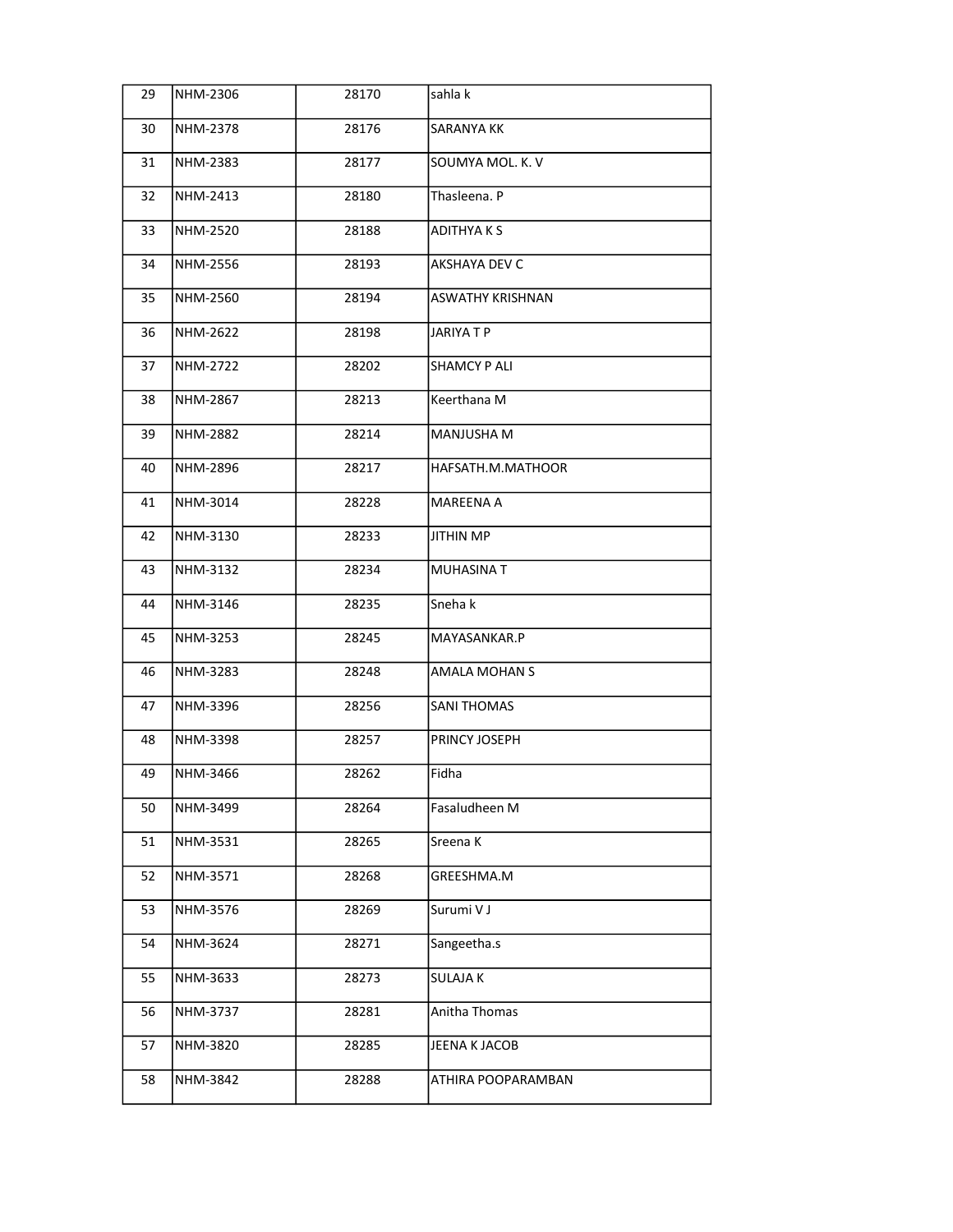| 59 | NHM-3903 | 28293 | Rajeev RV             |
|----|----------|-------|-----------------------|
| 60 | NHM-3942 | 28294 | Athirakrishnan        |
| 61 | NHM-4028 | 28298 | SHAMEELA.P            |
| 62 | NHM-4072 | 28299 | <b>RINCY JOSE</b>     |
| 63 | NHM-4317 | 28310 | Steny. M. S           |
| 64 | NHM-4473 | 28319 | Kesiajohn             |
| 65 | NHM-4603 | 28321 | HAMNA.M.K             |
| 66 | NHM-4666 | 28330 | <b>SINI MATHEW</b>    |
| 67 | NHM-4801 | 28339 | Drisya M              |
| 68 | NHM-4934 | 28342 | Jishna prakash.p      |
| 69 | NHM-5018 | 28345 | <b>LIJITHA P</b>      |
| 70 | NHM-5144 | 28355 | Renju.s               |
| 71 | NHM-5170 | 28360 | Sandhya P             |
| 72 | NHM-5342 | 28377 | <b>GREESHMAT</b>      |
| 73 | NHM-5373 | 28378 | SHYMA JOHNSON         |
| 74 | NHM-5376 | 28379 | Sheenavijayan         |
| 75 | NHM-5484 | 28391 | Shilpa Pradeep        |
| 76 | NHM-5689 | 28406 | <b>RESHMAR</b>        |
| 77 | NHM-5695 | 28407 | <b>ASMILA THASNIK</b> |
| 78 | NHM-5736 | 28412 | <b>SOLY PS</b>        |
| 79 | NHM-5748 | 28413 | SHADIYA P             |
| 80 | NHM-5824 | 28419 | <b>ANUSREE K</b>      |
| 81 | NHM-5993 | 28429 | Praseeda C            |
| 82 | NHM-6065 | 28437 | VINDHUJA. P.K         |
| 83 | NHM-6133 | 28441 | ATHIRA P              |
| 84 | NHM-6147 | 28444 | <b>HARSHAKV</b>       |
| 85 | NHM-6169 | 28446 | THWAHIRA K A          |
| 86 | NHM-6207 | 28450 | HAVVA JUSNA K M       |
| 87 | NHM-6209 | 28451 | KARTHIK N             |
| 88 | NHM-6219 | 28452 | JOUNA V               |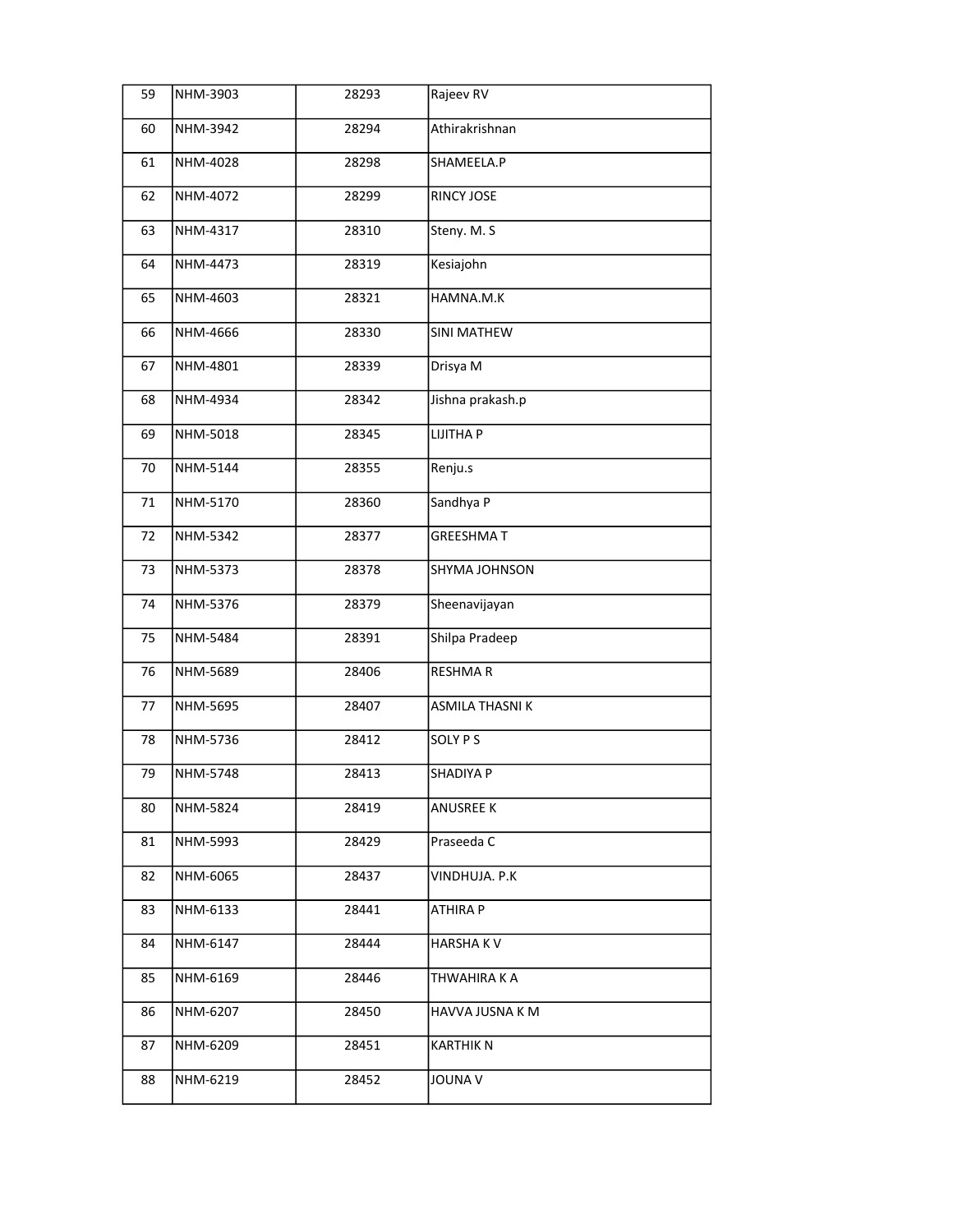| 89  | NHM-6237 | 28454 | SAKKIRA K A            |
|-----|----------|-------|------------------------|
| 90  | NHM-6281 | 28458 | RIYA ABRAHAM           |
| 91  | NHM-6288 | 28459 | <b>NASMINKN</b>        |
| 92  | NHM-6334 | 28463 | <b>JYOTHIKN</b>        |
| 93  | NHM-6397 | 28467 | Surya sivanath.P       |
| 94  | NHM-6444 | 28469 | Sareena T              |
| 95  | NHM-6452 | 28470 | Maria george           |
| 96  | NHM-6595 | 28479 | Safeena kp             |
| 97  | NHM-6640 | 28485 | Shyby Thomas           |
| 98  | NHM-6685 | 28488 | MEGHASREE.K            |
| 99  | NHM-7064 | 28507 | <b><i>SHIKHAKP</i></b> |
| 100 | NHM-7102 | 28509 | PRAJISHA K             |
| 101 | NHM-7176 | 28515 | SHAMITHA M K           |
| 102 | NHM-7302 | 28523 | AMRITHA T              |
| 103 | NHM-7387 | 28532 | Anushree kk            |
| 104 | NHM-7446 | 28536 | <b>BINCY P</b>         |
| 105 | NHM-7474 | 28540 | SALU P SASI            |
| 106 | NHM-7521 | 28546 | JAFNA. P. K            |
| 107 | NHM-7525 | 28547 | RAJEENA BEEVI A        |
| 108 | NHM-7593 | 28554 | <b>SUMISHAT</b>        |
| 109 | NHM-7696 | 28566 | <b>ANILA P</b>         |
| 110 | NHM-7823 | 28579 | ASWATHI P S            |
| 111 | NHM-7886 | 28590 | DRISYA V P             |
| 112 | NHM-7912 | 28596 | <b>NITHILA .V</b>      |
| 113 | NHM-7922 | 28597 | SUJISHA M              |
| 114 | NHM-7945 | 28599 | Keerthanamol.k         |
| 115 | NHM-8049 | 28609 | ANITHA T P             |
| 116 | NHM-8105 | 28617 | <b>JULY ANTONY</b>     |
| 117 | NHM-8126 | 28618 | SHAMNA K               |
| 118 | NHM-8135 | 28619 | CHINTHA V DEVAN        |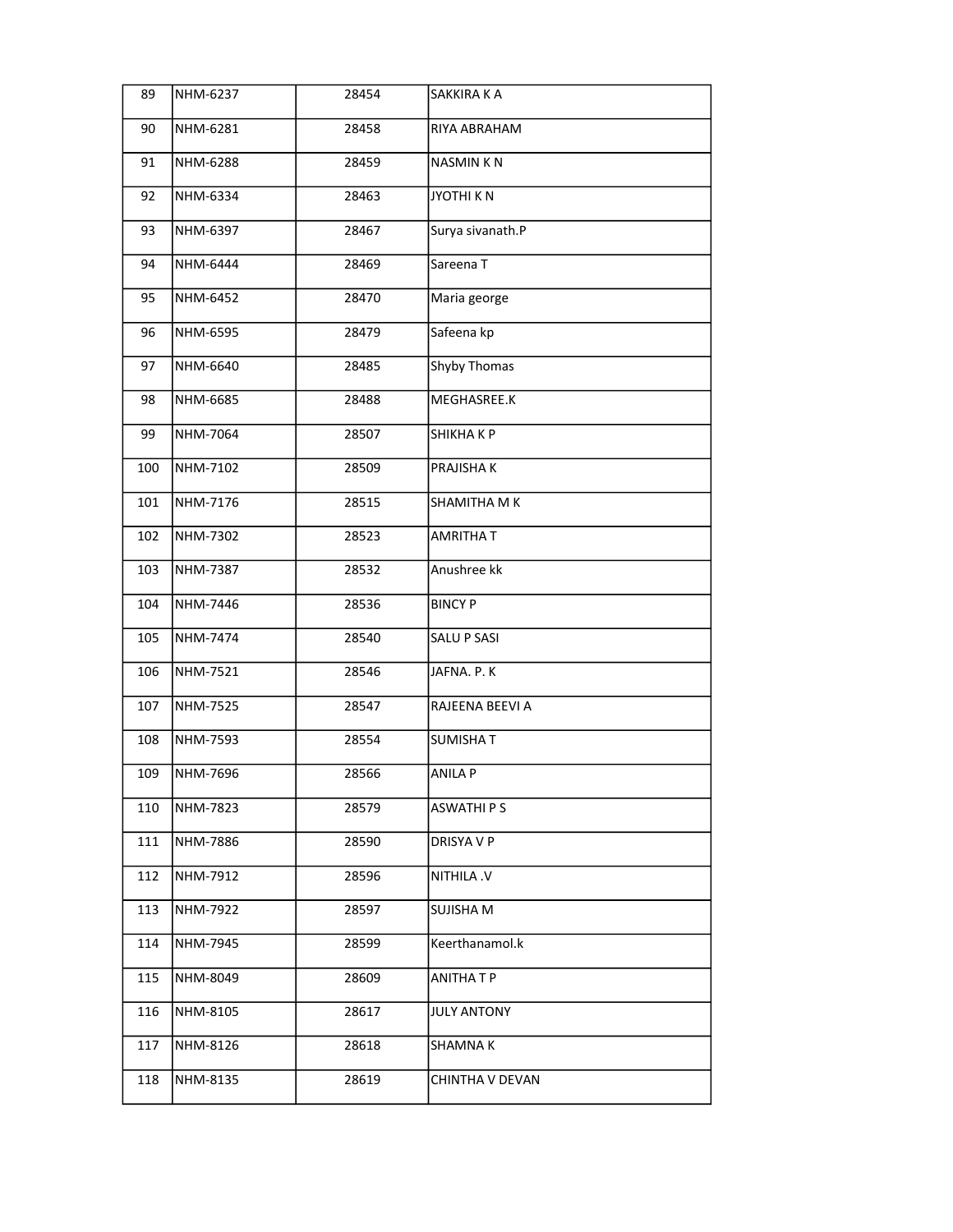| 119 | NHM-8171        | 28622 | DILSHA A              |
|-----|-----------------|-------|-----------------------|
| 120 | NHM-8213        | 28626 | LEKSHMIPRIYA. S       |
| 121 | NHM-8269        | 28632 | VEENA M V             |
| 122 | NHM-8396        | 28640 | KHAMARU ZAMANIYA O    |
| 123 | NHM-8405        | 28641 | ATHULYA AUGUSTINE     |
| 124 | NHM-8503        | 28649 | UMMU HABEEBA P        |
| 125 | <b>NHM-8518</b> | 28652 | Amrutha. P            |
| 126 | NHM-8582        | 28654 | REGHA.M.V             |
| 127 | NHM-8635        | 28656 | RANJI S               |
| 128 | NHM-8729        | 28666 | JAHSHATH P            |
| 129 | NHM-8757        | 28668 | ARCHANA.V             |
| 130 | NHM-8781        | 28669 | PRAJI K V             |
| 131 | NHM-8840        | 28674 | REKHA.C               |
| 132 | NHM-8915        | 28678 | ANJITHA NARAYANAN K K |
| 133 | NHM-9229        | 28706 | JASIYA AHAMMED M      |
| 134 | NHM-9259        | 28709 | ASHAMOL               |
| 135 | NHM-9297        | 28712 | SEENA EDAPATTA        |
| 136 | NHM-9299        | 28713 | LIJI T N              |
| 137 | NHM-9367        | 28718 | <b>ADITHYA E V</b>    |
| 138 | <b>NHM-9448</b> | 28724 | SHINU TJ              |
| 139 | NHM-9456        | 28725 | NIVYA. U              |
| 140 | NHM-9489        | 28729 | RESHNA K              |
| 141 | NHM-9624        | 28743 | SURYA KOLKKADAN       |
| 142 | NHM-9656        | 28747 | <b>JINTI MOLTS</b>    |
| 143 | NHM-9668        | 28749 | SAJINA MATHEW         |
| 144 | NHM-9682        | 28750 | UMAIBA                |
| 145 | NHM-9710        | 28752 | <b>ASWATHI K R</b>    |
| 146 | NHM-9719        | 28755 | Geethu P              |
| 147 | NHM-9819        | 28765 | FATHIMA SAHNA         |
| 148 | NHM-9829        | 28767 | Divya P P             |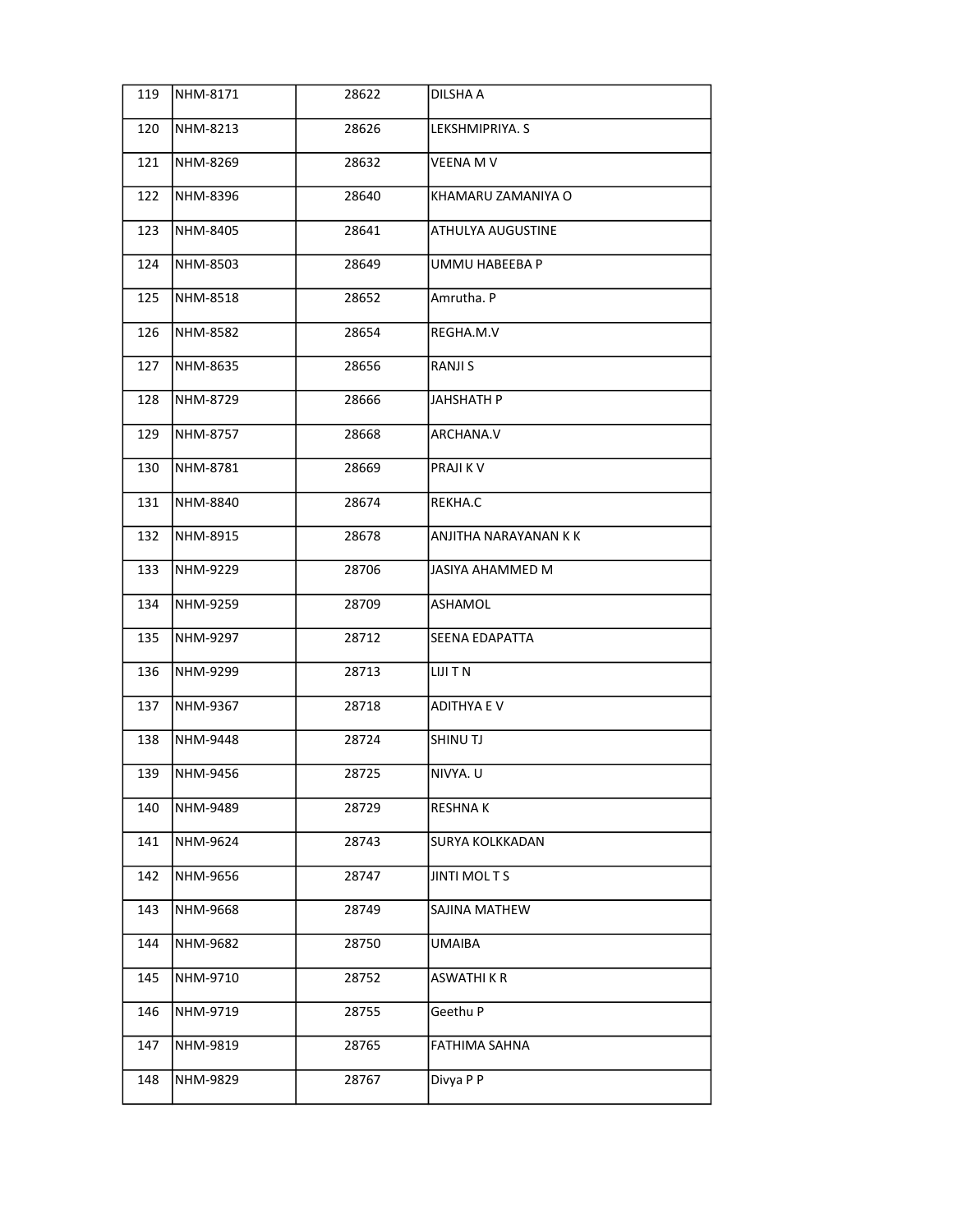| 149 | NHM-9881  | 28771 | Aswani v                  |
|-----|-----------|-------|---------------------------|
| 150 | NHM-9907  | 28774 | <b>SRUBITHA BALAN T P</b> |
| 151 | NHM-9987  | 28780 | <b>AISWARYA K</b>         |
| 152 | NHM-10020 | 28782 | <b>ANJU THERECE PR</b>    |
| 153 | NHM-10044 | 28787 | LIJIMA KT                 |
| 154 | NHM-10084 | 28795 | ISMAYIL.A                 |
| 155 | NHM-10138 | 28799 | RAJITHA P P               |
| 156 | NHM-10143 | 28800 | REEBA MOLKT               |
| 157 | NHM-10188 | 28804 | <b>GEETHUSR</b>           |
| 158 | NHM-10255 | 28809 | Divya. C                  |
| 159 | NHM-10271 | 28811 | HARITHA. V                |
| 160 | NHM-10373 | 28826 | SANDHYA.P.                |
| 161 | NHM-10416 | 28832 | ЈУОТНІ Р К                |
| 162 | NHM-10485 | 28841 | SHAHITHA PP               |
| 163 | NHM-10760 | 28860 | <b>DHANYA P RAJ</b>       |
| 164 | NHM-10789 | 28862 | Geethu Lekshmy            |
| 165 | NHM-10813 | 28865 | Jishnu das M E            |
| 166 | NHM-10889 | 28870 | ramyamol p                |
| 167 | NHM-10937 | 28875 | Dinisha K                 |
| 168 | NHM-10970 | 28877 | Soorya Balan              |
| 169 | NHM-11025 | 28878 | <b>Gladish K Thomas</b>   |
| 170 | NHM-11248 | 28887 | <b>AMRITHA P</b>          |
| 171 | NHM-11288 | 28892 | AMRUTHA. A. T             |
| 172 | NHM-11353 | 28899 | SARFILA P                 |
| 173 | NHM-11359 | 28900 | VRINDHA.M                 |
| 174 | NHM-11372 | 28901 | Rinsha kp                 |
| 175 | NHM-11436 | 28907 | SHIJILA T                 |
| 176 | NHM-11465 | 28909 | SHIJI V K                 |
| 177 | NHM-11539 | 28917 | CHIPPY R MEERA            |
| 178 | NHM-11554 | 28921 | <b>VIDHYA C</b>           |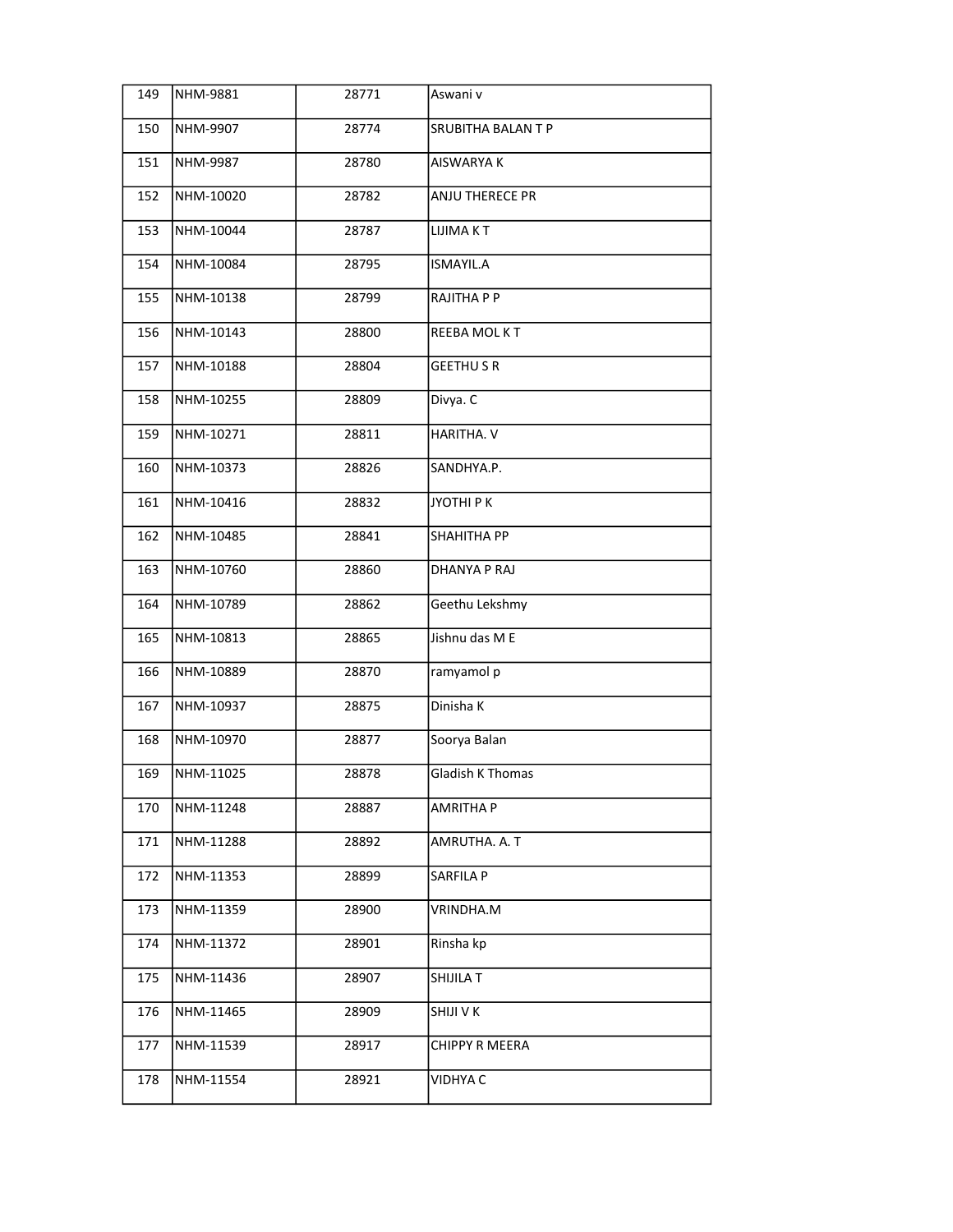| 179 | NHM-11610 | 28928 | Anija Das              |
|-----|-----------|-------|------------------------|
| 180 | NHM-11791 | 28948 | NIMMY.M                |
| 181 | NHM-11811 | 28951 | ANUSHASOORAJ P S       |
| 182 | NHM-11859 | 28958 | JOSNA S                |
| 183 | NHM-11927 | 28968 | ATHIRA KV              |
| 184 | NHM-11978 | 28976 | JINSHA M C             |
| 185 | NHM-12012 | 28980 | ASWATHI UNNI N         |
| 186 | NHM-12049 | 28985 | SAJITHA M NAIR         |
| 187 | NHM-12066 | 28988 | DAYA D DAS             |
| 188 | NHM-12299 | 29015 | <b>KRISHNAPRIYA C</b>  |
| 189 | NHM-12302 | 29016 | Anvar ali              |
| 190 | NHM-12365 | 29022 | <b>RESHMAKV</b>        |
| 191 | NHM-12402 | 29024 | Gopika C G             |
| 192 | NHM-12439 | 29030 | Anju S                 |
| 193 | NHM-12478 | 29031 | ATHIRAK                |
| 194 | NHM-12538 | 29038 | <b>SUBISHAK</b>        |
| 195 | NHM-12569 | 29041 | PRINCY JACOB           |
| 196 | NHM-12600 | 29045 | Aswathy. P             |
| 197 | NHM-12697 | 29048 | RAJASREE C             |
| 198 | NHM-12700 | 29049 | SHIFNA BINTH ISHAQUE C |
| 199 | NHM-12727 | 29051 | <b>JASMINE P</b>       |
| 200 | NHM-12755 | 29056 | Reshna k.b             |
| 201 | NHM-12967 | 29068 | Abhijith PK            |
| 202 | NHM-13083 | 29081 | SABIRA E S             |
| 203 | NHM-13113 | 29086 | <b>JINSHAV</b>         |
| 204 | NHM-13168 | 29090 | <b>JINTU JOSEPH</b>    |
| 205 | NHM-13208 | 29095 | <b>SREESHAP</b>        |
| 206 | NHM-13269 | 29103 | DEEPA K P              |
| 207 | NHM-13360 | 29112 | DEEPIKA P T            |
| 208 | NHM-13371 | 29114 | AISWARYA K             |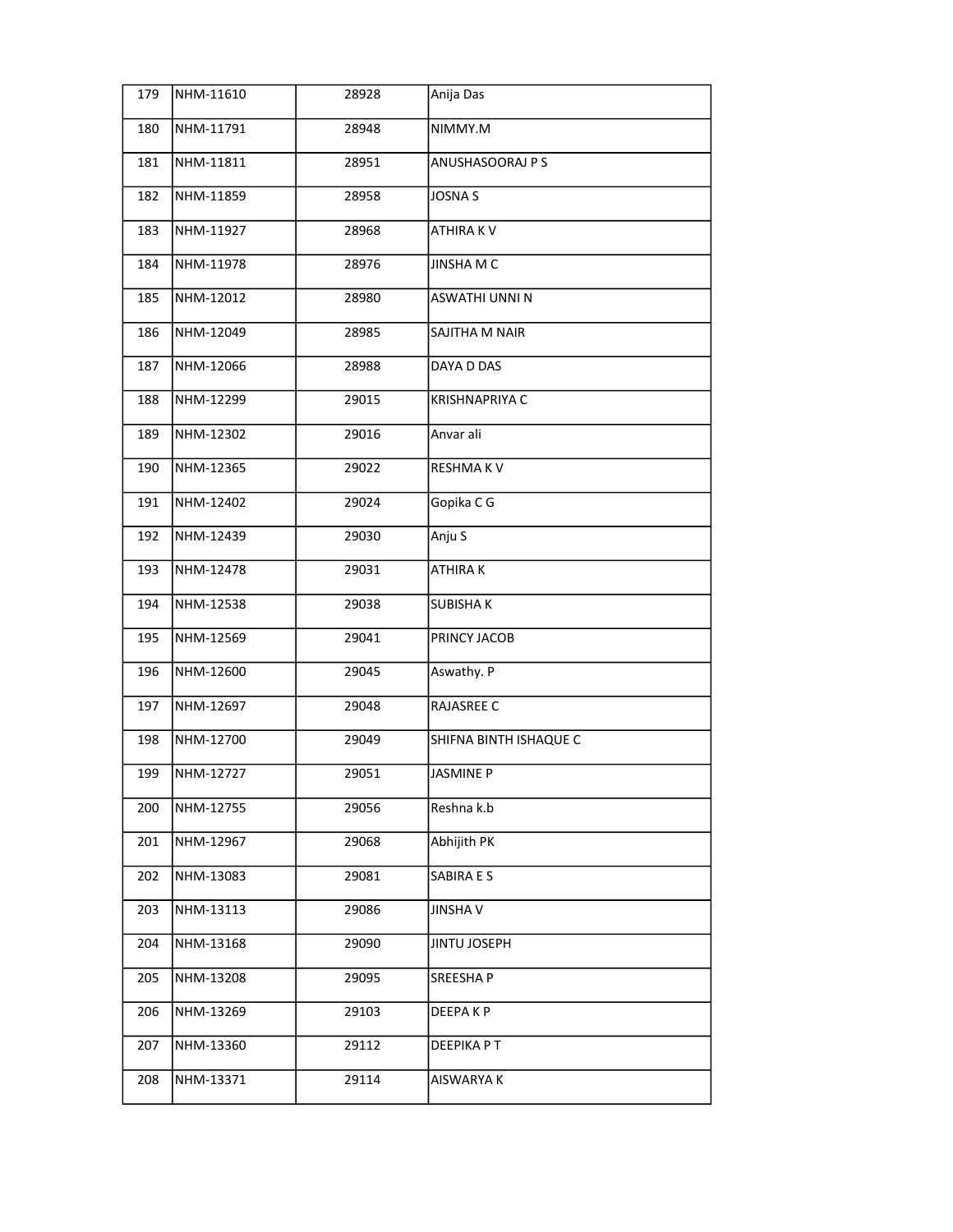| 209 | NHM-13410 | 29120 | VAISHNAVI A P            |
|-----|-----------|-------|--------------------------|
| 210 | NHM-13418 | 29121 | REVATHY ANIL CA          |
| 211 | NHM-13460 | 29123 | STEPHY MOL V M           |
| 212 | NHM-13496 | 29127 | <b>JABINK</b>            |
| 213 | NHM-13577 | 29133 | HAJARA.P                 |
| 214 | NHM-13611 | 29135 | JEEVA PJ                 |
| 215 | NHM-13652 | 29140 | <b>ANIRAJ K P</b>        |
| 216 | NHM-13653 | 29141 | MOHAMED ANEES ANJUKANDAN |
| 217 | NHM-13662 | 29144 | ANUSREE S R              |
| 218 | NHM-13674 | 29146 | ANU T JOSE               |
| 219 | NHM-13846 | 29162 | Aswathi C                |
| 220 | NHM-13851 | 29164 | Akhila MP                |
| 221 | NHM-13963 | 29173 | ANEESHA MOHAN            |
| 222 | NHM-13966 | 29175 | Smitha BP                |
| 223 | NHM-13985 | 29177 | KAVITHA VM               |
| 224 | NHM-13997 | 29178 | NEETHU M JOY             |
| 225 | NHM-14200 | 29197 | Athulya pt               |
| 226 | NHM-14223 | 29198 | Aswani.ES                |
| 227 | NHM-14270 | 29202 | Raseena MP               |
| 228 | NHM-14282 | 29204 | Anju .k.b                |
| 229 | NHM-14406 | 29215 | LIJI K                   |
| 230 | NHM-14435 | 29216 | GIREESHMA A K            |
| 231 | NHM-14465 | 29219 | BINI P                   |
| 232 | NHM-14501 | 29224 | <b>ANUSHA P</b>          |
| 233 | NHM-14588 | 29236 | Sheeba M. J              |
| 234 | NHM-14637 | 29240 | DRISYA A                 |
| 235 | NHM-14649 | 29242 | SOFI VARGHESE            |
| 236 | NHM-14688 | 29246 | PRANADH.P                |
| 237 | NHM-14804 | 29259 | SILPA P                  |
| 238 | NHM-14805 | 29260 | <b>ABHAYA P</b>          |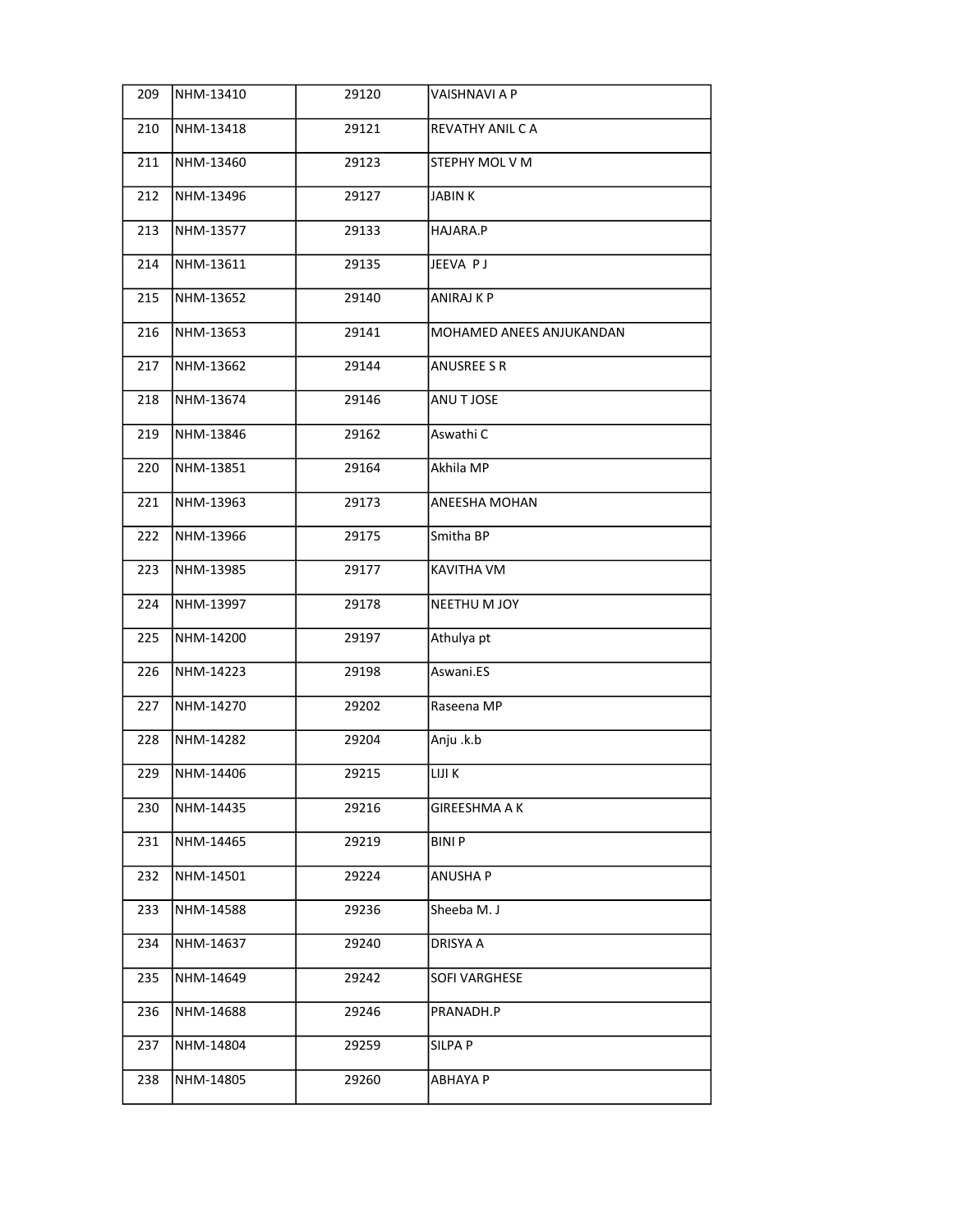| 239 | NHM-14834 | 29262 | <b>VISHNU PRIYA K P</b> |
|-----|-----------|-------|-------------------------|
| 240 | NHM-14873 | 29267 | <b>ANJALIK</b>          |
| 241 | NHM-15010 | 29280 | <b>DINCY VARGHESE</b>   |
| 242 | NHM-15066 | 29287 | LAJITHA P               |
| 243 | NHM-15157 | 29296 | <b>HARSHAV</b>          |
| 244 | NHM-15412 | 29323 | SUJITHA P               |
| 245 | NHM-15451 | 29327 | Shifana.M               |
| 246 | NHM-15456 | 29328 | <b>YOL INIZOL</b>       |
| 247 | NHM-15459 | 29329 | LINTU BABY              |
| 248 | NHM-15470 | 29330 | <b>SUVARNAN</b>         |
| 249 | NHM-15501 | 29335 | Reshma K                |
| 250 | NHM-15548 | 29343 | SHILVI P P              |
| 251 | NHM-15564 | 29345 | <b>AMRUTHA P</b>        |
| 252 | NHM-15565 | 29346 | SUHAIMA P               |
| 253 | NHM-15575 | 29348 | AJESH A R               |
| 254 | NHM-15589 | 29349 | VIJISHA K               |
| 255 | NHM-15602 | 29352 | <b>ANILA T N</b>        |
| 256 | NHM-15613 | 29354 | SHIFNA M                |
| 257 | NHM-15618 | 29356 | <b>VIPISHA CK</b>       |
| 258 | NHM-15622 | 29358 | SHEMA JOHN              |
| 259 | NHM-15643 | 29361 | SRUTHI C                |
| 260 | NHM-15645 | 29362 | ANJU P V                |
| 261 | NHM-15649 | 29363 | NEHA GEORGE             |
| 262 | NHM-15666 | 29365 | <b>JINCY V J</b>        |
| 263 | NHM-15693 | 29367 | Praseetha               |
| 264 | NHM-15717 | 29370 | ARYA PRAKASHAN          |
| 265 | NHM-15746 | 29371 | <b>NEETHUKC</b>         |
| 266 | NHM-15876 | 29386 | ANJU KRISHNAN           |
| 267 | NHM-15990 | 29393 | SIVAPRIYA K             |
| 268 | NHM-15995 | 29394 | Sandhya A               |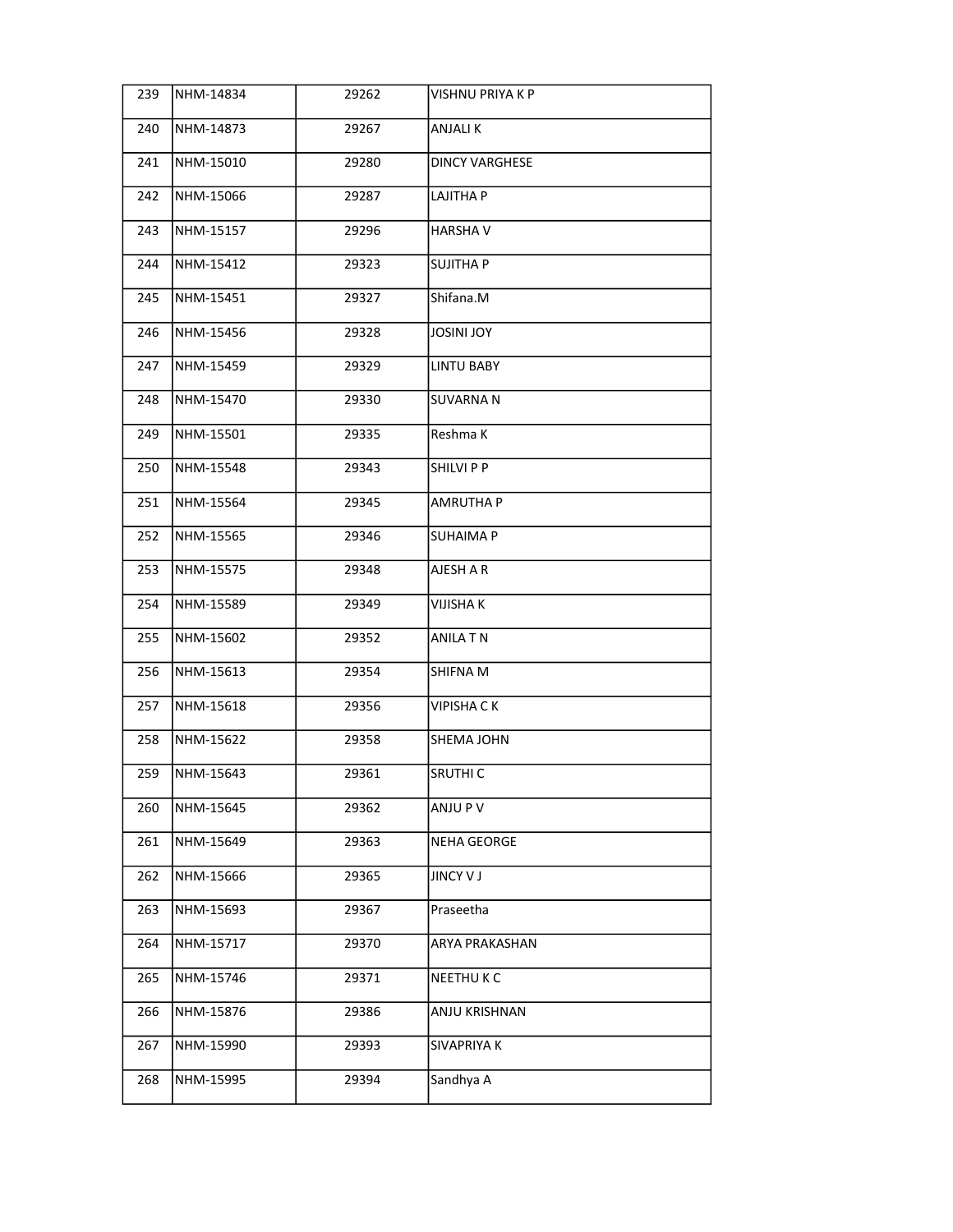| 269 | NHM-16014 | 29397 | JISHNU E K              |
|-----|-----------|-------|-------------------------|
| 270 | NHM-16230 | 29413 | Nimisha ET              |
| 271 | NHM-16237 | 29414 | Murshida                |
| 272 | NHM-16286 | 29420 | nikhila t               |
| 273 | NHM-16373 | 29426 | shini cv                |
| 274 | NHM-16422 | 29435 | <b>AKSAMOL VARGHESE</b> |
| 275 | NHM-16451 | 29438 | SAJNA A R               |
| 276 | NHM-16538 | 29443 | THRISHNA.K              |
| 277 | NHM-16623 | 29449 | Saranya Suresh          |
| 278 | NHM-16624 | 29450 | ANJITHA T               |
| 279 | NHM-16662 | 29451 | ARATHI.TB               |
| 280 | NHM-16682 | 29455 | Sajana asharuf          |
| 281 | NHM-16713 | 29456 | <b>FIDAK</b>            |
| 282 | NHM-16725 | 29458 | <b>VIJINI</b>           |
| 283 | NHM-16794 | 29464 | <b>AKSHAYA T</b>        |
| 284 | NHM-16808 | 29465 | anjana thomas           |
| 285 | NHM-16885 | 29469 | Abitha Rahmath-v.m      |
| 286 | NHM-16907 | 29470 | JINU ELUVATHINGAL       |
| 287 | NHM-17020 | 29481 | <b>DHANYA P S</b>       |
| 288 | NHM-17041 | 29482 | <b>AJITHAK</b>          |
| 289 | NHM-17055 | 29485 | ANU JOHN                |
| 290 | NHM-17105 | 29489 | <b>VEENA MT</b>         |
| 291 | NHM-17160 | 29492 | ATHIRA V                |
| 292 | NHM-17208 | 29501 | SARANYA E               |
| 293 | NHM-17234 | 29503 | NEETHU SATHYAN          |
| 294 | NHM-17296 | 29512 | <b>SHAHANA K</b>        |
| 295 | NHM-17301 | 29513 | BINISHA P               |
| 296 | NHM-17396 | 29523 | ASWATHY ARAVIND         |
| 297 | NHM-17429 | 29527 | RESMI M                 |
| 298 | NHM-17603 | 29549 | SOUMYA R S              |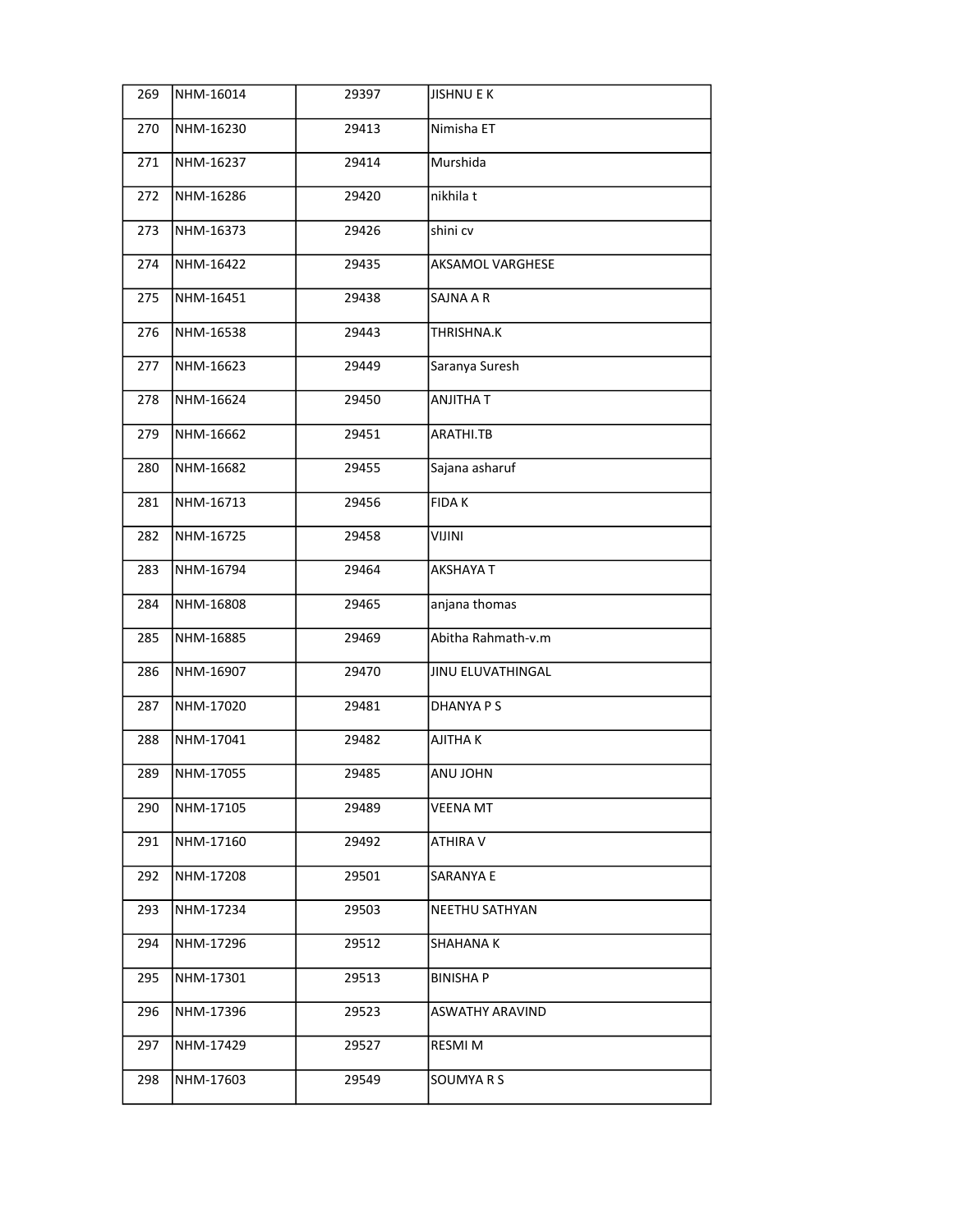| 299 | NHM-17605 | 29550 | SHIBNA K S            |
|-----|-----------|-------|-----------------------|
| 300 | NHM-17633 | 29554 | SUNILA T              |
| 301 | NHM-17663 | 29562 | <b>NAJIYA TV</b>      |
| 302 | NHM-17701 | 29567 | <b>ASWATHI C</b>      |
| 303 | NHM-17765 | 29573 | <b>SUNITHA V T</b>    |
| 304 | NHM-17839 | 29583 | Khairunnisa T         |
| 305 | NHM-17844 | 29584 | <b>TINCY JOSEPH</b>   |
| 306 | NHM-17846 | 29586 | RESHMI.M.G            |
| 307 | NHM-17847 | 29587 | Shahana A             |
| 308 | NHM-17908 | 29599 | <b>BAVYAKK</b>        |
| 309 | NHM-17920 | 29601 | Prasanth.c            |
| 310 | NHM-17939 | 29605 | <b>ARYAP</b>          |
| 311 | NHM-17950 | 29606 | philoshia neethu paul |
| 312 | NHM-17959 | 29608 | <b>RESHMA RAJAN</b>   |
| 313 | NHM-18049 | 29622 | Sinimol K             |
| 314 | NHM-18060 | 29623 | PRATHIBHA N           |
| 315 | NHM-18188 | 29639 | <b>RESHMA M K</b>     |
| 316 | NHM-18227 | 29644 | AMRITHA P GIREESH     |
| 317 | NHM-18357 | 29660 | <b>NEENUPK</b>        |
| 318 | NHM-18365 | 29661 | <b>PRIJI THOMAS</b>   |
| 319 | NHM-18389 | 29666 | SABNA P               |
| 320 | NHM-18394 | 29668 | SHILPA B P            |
| 321 | NHM-18402 | 29669 | SHEEBATV              |
| 322 | NHM-18417 | 29673 | Rasmi.M               |
| 323 | NHM-18426 | 29676 | ATHIRA C S            |
| 324 | NHM-18431 | 29677 | PRAJILA E             |
| 325 | NHM-18456 | 29680 | <b>NIKHILA K</b>      |
| 326 | NHM-18474 | 29688 | VINSHINA P P          |
| 327 | NHM-18485 | 29690 | SAJITHA D             |
| 328 | NHM-18492 | 29691 | SILBI V BABU          |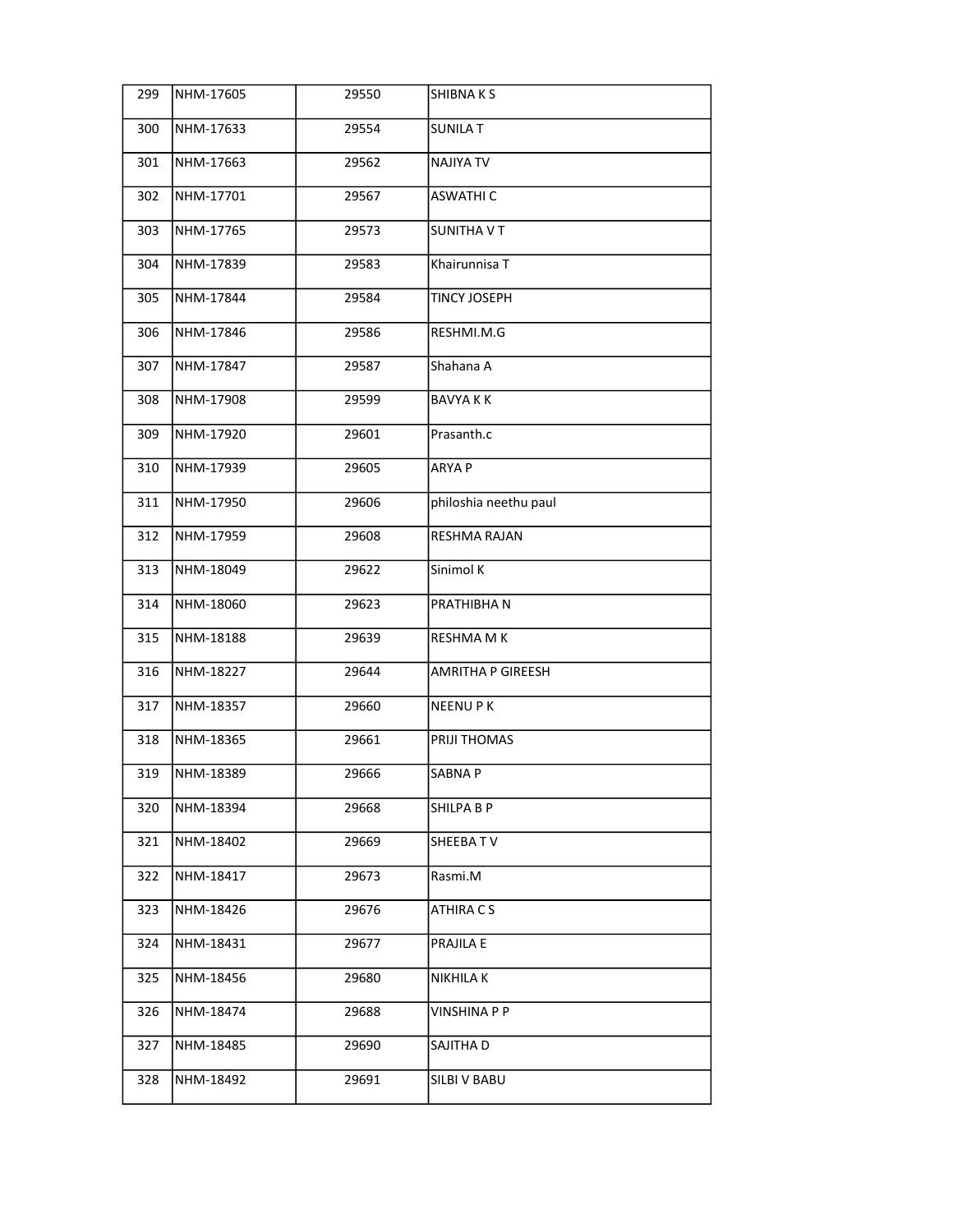| 329 | NHM-18523 | 29699 | Vidya devi MG            |
|-----|-----------|-------|--------------------------|
| 330 | NHM-18633 | 29710 | <b>ASWATHIT</b>          |
| 331 | NHM-18659 | 29715 | SABITHA T                |
| 332 | NHM-18667 | 29716 | <b>ASWATHI</b>           |
| 333 | NHM-18684 | 29720 | <b>NEETHUK</b>           |
| 334 | NHM-18685 | 29721 | PRIYANKA PETER           |
| 335 | NHM-18730 | 29727 | JINCY JOHN KAITHAKKATTIL |
| 336 | NHM-18751 | 29729 | <b>SREEKRIPA P</b>       |
| 337 | NHM-18780 | 29732 | SHIJI K                  |
| 338 | NHM-18817 | 29736 | <b>KRISHNA KRIPA P</b>   |
| 339 | NHM-18841 | 29739 | <b>SREEJITH K</b>        |
| 340 | NHM-18855 | 29740 | <b>VINSY K</b>           |
| 341 | NHM-18872 | 29742 | Anila Thekkinkattil      |
| 342 | NHM-19036 | 29754 | Suraja MR                |
| 343 | NHM-19076 | 29758 | VIDHYA VALLABHAN         |
| 344 | NHM-19091 | 29761 | DIVYA. J                 |
| 345 | NHM-19098 | 29762 | Sheenu P                 |
| 346 | NHM-19135 | 29763 | <b>JUMNAV</b>            |
| 347 | NHM-19166 | 29766 | PRESY P                  |
| 348 | NHM-19176 | 29767 | Sheeja Thomas            |
| 349 | NHM-19291 | 29776 | <b>DELFI VARGHESE</b>    |
| 350 | NHM-19361 | 29781 | Mohamed shehbi           |
| 351 | NHM-19464 | 29799 | AMRUTHA K B              |
| 352 | NHM-19469 | 29800 | DIVYA K                  |
| 353 | NHM-19482 | 29802 | NEETHUMOL MATHEW         |
| 354 | NHM-19483 | 29803 | ALSA PK                  |
| 355 | NHM-19507 | 29808 | SUMAYYA. M               |
| 356 | NHM-19531 | 29811 | SHYNA KM                 |
| 357 | NHM-19547 | 29814 | Divya A P                |
| 358 | NHM-19620 | 29820 | RANJI K P                |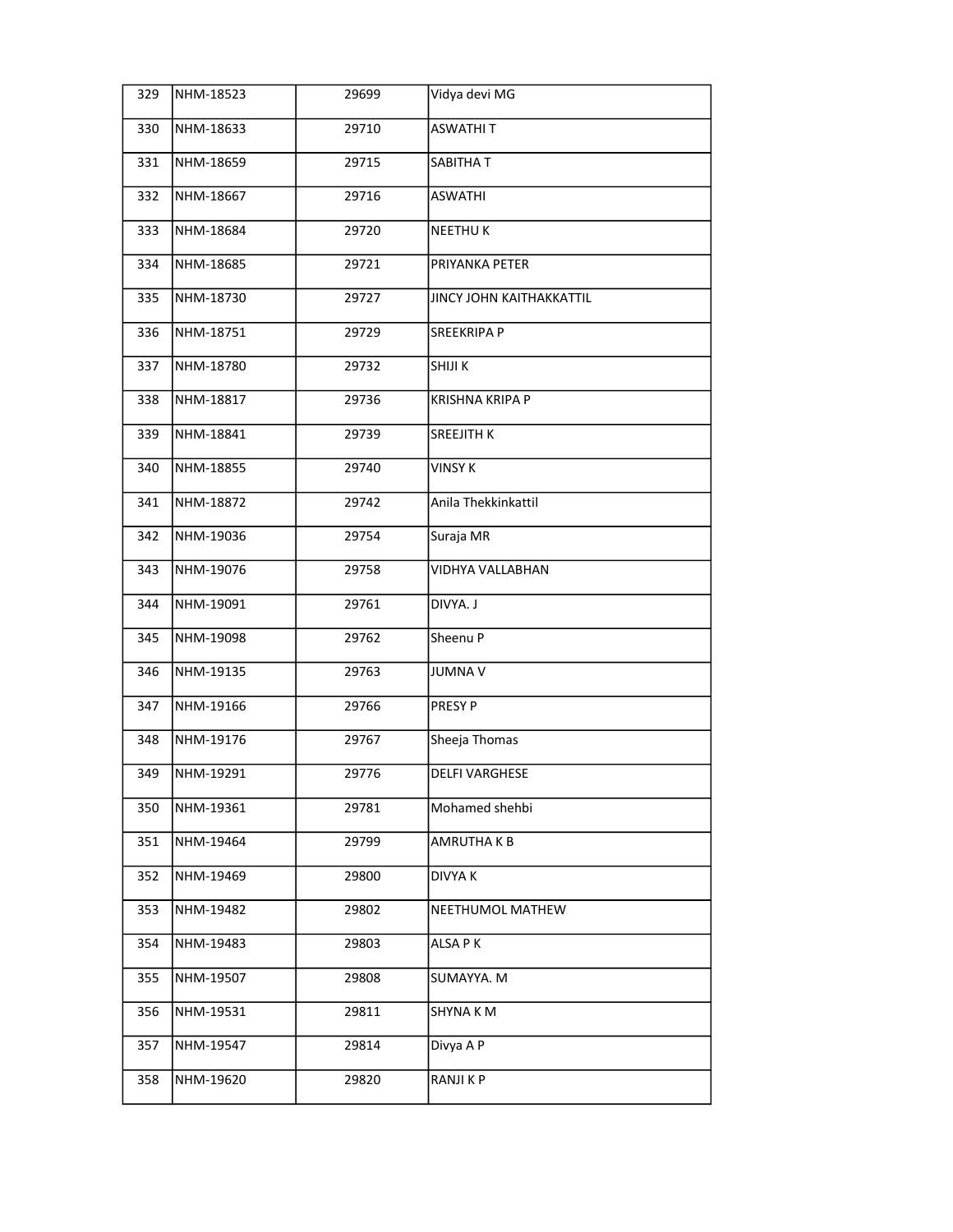| 359 | NHM-19639 | 29824 | <b>RESHMA V</b>        |
|-----|-----------|-------|------------------------|
| 360 | NHM-19685 | 29828 | Rujaib P               |
| 361 | NHM-19759 | 29835 | VRINDA VELAYUDHAN      |
| 362 | NHM-19779 | 29839 | RESHMA V               |
| 363 | NHM-19792 | 29842 | <b>ANJU THOMAS</b>     |
| 364 | NHM-19817 | 29847 | RENU JOSEPH            |
| 365 | NHM-19829 | 29849 | Shahma K               |
| 366 | NHM-19877 | 29858 | ANJU MOL M J           |
| 367 | NHM-19900 | 29861 | PRAJISHA O P           |
| 368 | NHM-19968 | 29868 | <b>RESHMAPK</b>        |
| 369 | NHM-19979 | 29869 | SRUTHI MOLE. T         |
| 370 | NHM-20062 | 29878 | SUKANYA KARINKAPPARA   |
| 371 | NHM-20067 | 29881 | <b>RESHMA M P</b>      |
| 372 | NHM-20098 | 29884 | NIJISHA MT             |
| 373 | NHM-20232 | 29896 | <b>ASWATHY M R</b>     |
| 374 | NHM-20266 | 29899 | Pravitha N             |
| 375 | NHM-20416 | 29916 | JARSHA                 |
| 376 | NHM-20618 | 29944 | ANU P JOHN             |
| 377 | NHM-20673 | 29950 | <b>ROSHNAT</b>         |
| 378 | NHM-20677 | 29951 | <b>SUJIM</b>           |
| 379 | NHM-20697 | 29955 | GREESHMA BABU          |
| 380 | NHM-20699 | 29957 | DHANYA K               |
| 381 | NHM-20742 | 29962 | AMRUTHA K              |
| 382 | NHM-20771 | 29966 | <b>NAICY KURIAKOSE</b> |
| 383 | NHM-20772 | 29967 | DHANYA N R             |
| 384 | NHM-20851 | 29972 | SAFI JAMAL             |
| 385 | NHM-20884 | 29976 | HARSHA K V             |
| 386 | NHM-20974 | 29987 | DHRISHYA M             |
| 387 | NHM-20994 | 29991 | MOHAMMED RAFEEQUE C P  |
| 388 | NHM-20999 | 29993 | SHEBA ABRAHAM          |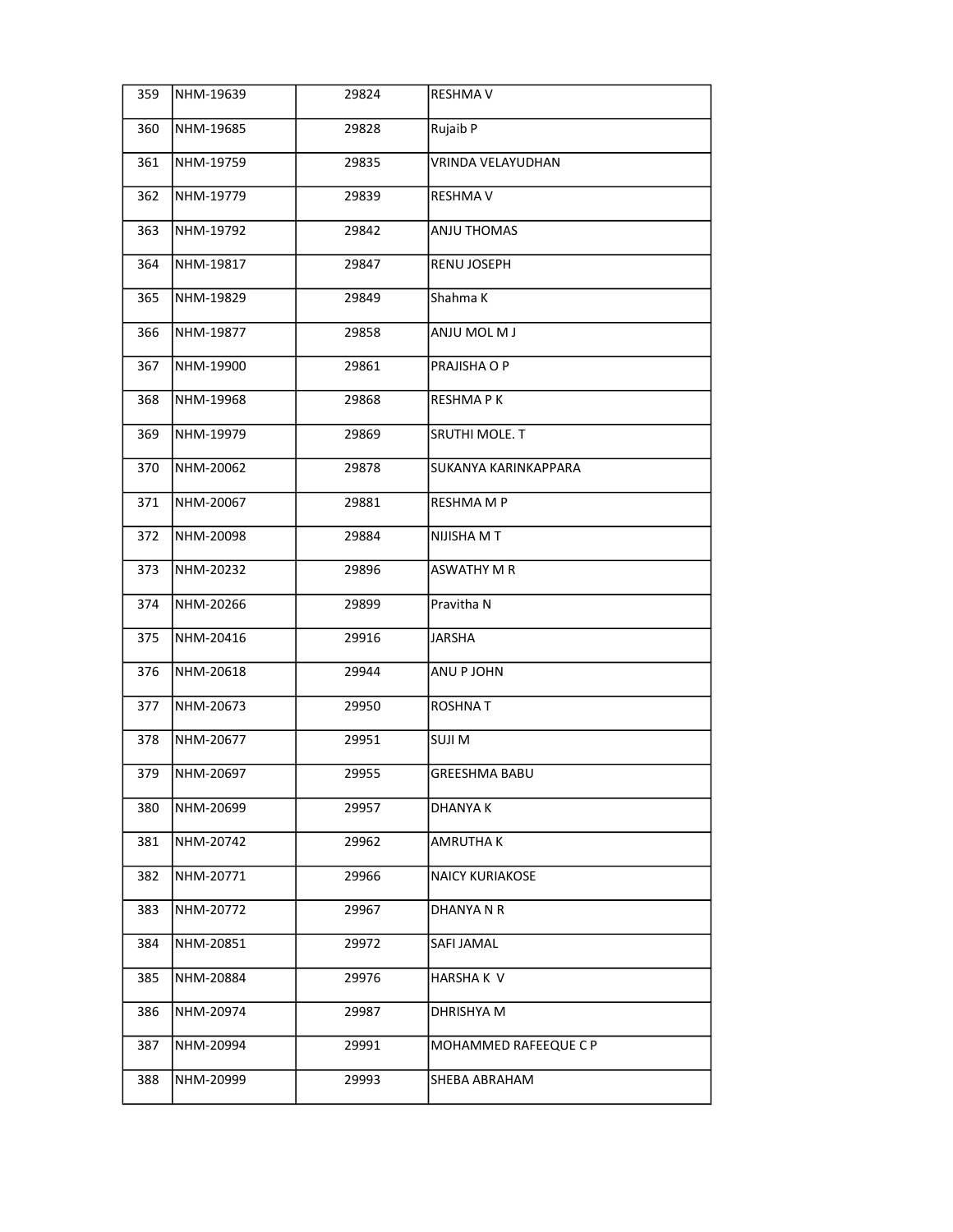| 389 | NHM-21000 | 29994 | Shihab. TA            |
|-----|-----------|-------|-----------------------|
| 390 | NHM-21061 | 29999 | SOJIYA K              |
| 391 | NHM-21074 | 30002 | Neethu.T              |
| 392 | NHM-21315 | 30020 | LINSHA A P            |
| 393 | NHM-21323 | 30021 | <b>DHANILA TB</b>     |
| 394 | NHM-21453 | 30027 | <b>LINTA ANTONY</b>   |
| 395 | NHM-21535 | 30036 | <b>RESHMA V</b>       |
| 396 | NHM-21621 | 30046 | <b>RESHMISB</b>       |
| 397 | NHM-21635 | 30050 | <b>VIDYA R</b>        |
| 398 | NHM-21673 | 30057 | <b>FAYISHA P</b>      |
| 399 | NHM-21675 | 30059 | Liji Stephen          |
| 400 | NHM-21693 | 30060 | <b>HRIDYAK</b>        |
| 401 | NHM-21726 | 30066 | SABNA C               |
| 402 | NHM-21729 | 30068 | SAFOORA M C           |
| 403 | NHM-21736 | 30070 | <b>SHEENAKP</b>       |
| 404 | NHM-21758 | 30076 | ARYA RAJAN A R        |
| 405 | NHM-21770 | 30077 | SRUTHI M              |
| 406 | NHM-21829 | 30085 | PRIYANKA.CS           |
| 407 | NHM-21830 | 30086 | <b>VIJILA K P</b>     |
| 408 | NHM-21846 | 30091 | SAJITHA P             |
| 409 | NHM-21862 | 30093 | SARANYA K BIJU        |
| 410 | NHM-21863 | 30094 | RAHMATHUNNISA M       |
| 411 | NHM-21926 | 30099 | VISHNU PRIYA K        |
| 412 | NHM-21930 | 30100 | KOCHURANI N SEBASTIAN |
| 413 | NHM-21956 | 30104 | <b>ASWANI P P</b>     |
| 414 | NHM-21960 | 30106 | MINUSHA P             |
| 415 | NHM-21966 | 30108 | Priya Ganeshan        |
| 416 | NHM-21970 | 30110 | ANAGHA KRISHNAN E     |
| 417 | NHM-22014 | 30118 | Smitha AV             |
| 418 | NHM-22033 | 30120 | DELLY M               |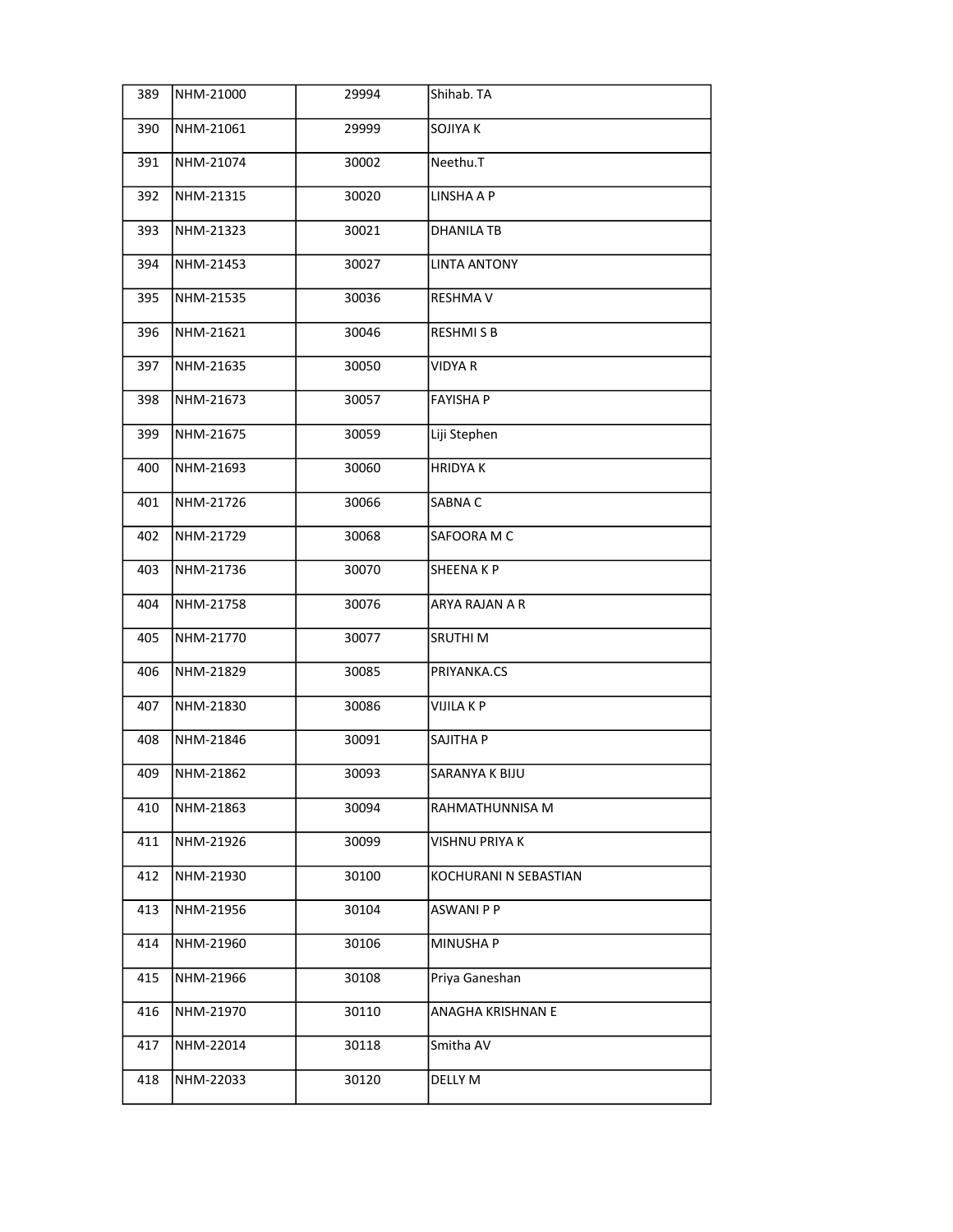| 419 | NHM-22034 | 30121 | <b>SUBIS</b>         |
|-----|-----------|-------|----------------------|
| 420 | NHM-22054 | 30122 | SHINTU ABRAHAM       |
| 421 | NHM-22081 | 30127 | AKHIL NATH C         |
| 422 | NHM-22123 | 30134 | SONIYA P J           |
| 423 | NHM-22134 | 30135 | <b>ASWATHI P</b>     |
| 424 | NHM-22251 | 30144 | AJMUL FARSANA P      |
| 425 | NHM-22275 | 30146 | <b>JUSHUNA V</b>     |
| 426 | NHM-22327 | 30153 | Surya P V            |
| 427 | NHM-22333 | 30154 | RADHAMANI K          |
| 428 | NHM-22334 | 30155 | ABI. P               |
| 429 | NHM-22461 | 30171 | Liji Mathew          |
| 430 | NHM-22483 | 30173 | SNEHAKS              |
| 431 | NHM-22516 | 30180 | <b>SWATHI SAJEEV</b> |
| 432 | NHM-22533 | 30183 | SOUBHAGYA K P        |
| 433 | NHM-22538 | 30184 | <b>DIVYA K</b>       |
| 434 | NHM-22556 | 30186 | <b>MEERA MOHAN</b>   |
| 435 | NHM-22564 | 30187 | <b>JESLAK</b>        |
| 436 | NHM-22571 | 30189 | VIJAYASREE P V       |
| 437 | NHM-22579 | 30192 | LIJA RAJAN           |
| 438 | NHM-22584 | 30193 | <b>CHINCHUP</b>      |
| 439 | NHM-22589 | 30194 | <b>NEETHU M</b>      |
| 440 | NHM-22619 | 30198 | JOISY JOSE           |
| 441 | NHM-22654 | 30205 | ATHIRA T B           |
| 442 | NHM-22683 | 30210 | <b>BINCY AV</b>      |
| 443 | NHM-22713 | 30215 | AMBILY SYAM          |
| 444 | NHM-22728 | 30216 | NIJI K               |
| 445 | NHM-22734 | 30218 | SANGEETHA C          |
| 446 | NHM-22920 | 30232 | NISHA GEORGE         |
| 447 | NHM-22945 | 30236 | IRFANA RAHMAN A P    |
| 448 | NHM-22978 | 30242 | RENJU KRISHNA K      |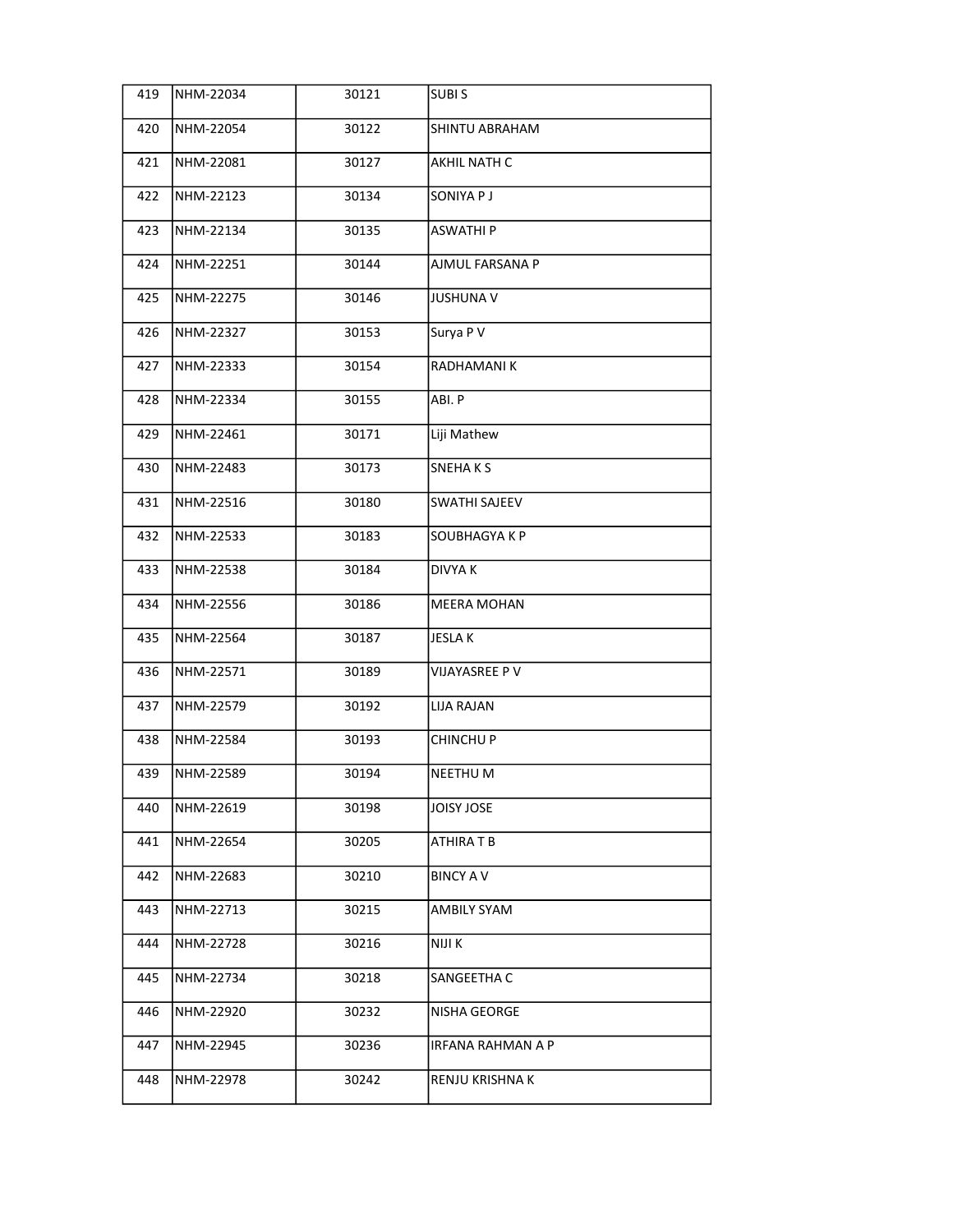| 449 | NHM-22982 | 30243 | <b>ANJANA V</b>     |
|-----|-----------|-------|---------------------|
| 450 | NHM-23012 | 30248 | Bincy john          |
| 451 | NHM-23014 | 30249 | <b>NEETHUPP</b>     |
| 452 | NHM-23016 | 30251 | <b>GOPIKA P</b>     |
| 453 | NHM-23065 | 30262 | JAYASREE C          |
| 454 | NHM-23081 | 30263 | <b>SUJITHA E</b>    |
| 455 | NHM-23098 | 30265 | <b>SARATH K</b>     |
| 456 | NHM-23160 | 30274 | <b>ATHIRA P</b>     |
| 457 | NHM-23164 | 30275 | DEEPAK SONU K       |
| 458 | NHM-23175 | 30280 | layana p            |
| 459 | NHM-23188 | 30285 | <b>DIVYAK</b>       |
| 460 | NHM-23190 | 30286 | <b>ANU ANNA LAL</b> |
| 461 | NHM-23196 | 30287 | NIDHISHA K          |
| 462 | NHM-23283 | 30299 | MINTU M M           |
| 463 | NHM-23295 | 30301 | <b>ANUSREE V</b>    |
| 464 | NHM-23320 | 30306 | DEEPA MOHANAN       |
| 465 | NHM-23347 | 30312 | JIJINA K            |
| 466 | NHM-23365 | 30315 | PRISHA STANLY       |
| 467 | NHM-23451 | 30327 | MAHIMA CHANDRAN M P |
| 468 | NHM-23519 | 30335 | <b>DRISHYAK</b>     |
| 469 | NHM-23540 | 30337 | ASWANI.E            |
| 470 | NHM-23590 | 30340 | Sruthakeerthi N     |
| 471 | NHM-23593 | 30341 | SHAHEEDA K          |
| 472 | NHM-23695 | 30351 | Seenamol .B         |
| 473 | NHM-23720 | 30354 | Julie jose          |
| 474 | NHM-23744 | 30357 | Mafida K K          |
| 475 | NHM-23836 | 30366 | Arathypearlvilla    |
| 476 | NHM-23864 | 30370 | <b>GAYATHRI. T</b>  |
| 477 | NHM-23874 | 30371 | SARANYA OTTUPARA    |
| 478 | NHM-23896 | 30372 | Shereena CA         |
|     |           |       |                     |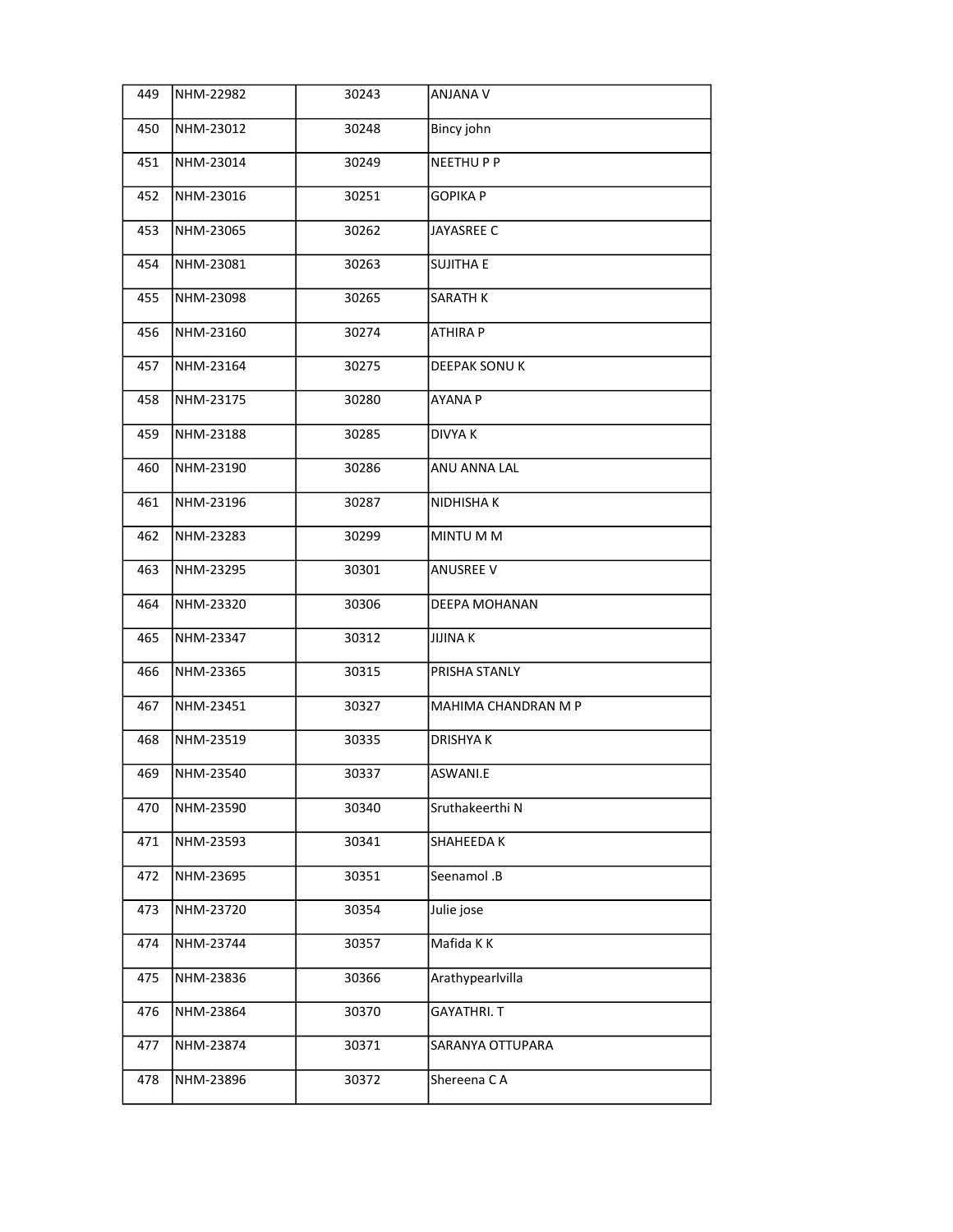| 479 | NHM-23911 | 30373 | ATHULYA M K          |
|-----|-----------|-------|----------------------|
| 480 | NHM-23916 | 30374 | <b>MUFLIH KV</b>     |
| 481 | NHM-23935 | 30375 | SOUMYA P             |
| 482 | NHM-23939 | 30377 | AFIYA ABDULLA P      |
| 483 | NHM-23954 | 30381 | <b>RESHMAV</b>       |
| 484 | NHM-23983 | 30387 | UMMUSALMA C M        |
| 485 | NHM-24007 | 30392 | <b>MERLIN MATHEW</b> |
| 486 | NHM-24008 | 30393 | <b>SREEJAP</b>       |
| 487 | NHM-24009 | 30394 | <b>SREESHMAP</b>     |
| 488 | NHM-24055 | 30402 | FARISA P             |
| 489 | NHM-24179 | 30423 | <b>VEENA V</b>       |
| 490 | NHM-24227 | 30426 | <b>NUSAIBA KM</b>    |
| 491 | NHM-24236 | 30428 | <b>BINJUT</b>        |
| 492 | NHM-24291 | 30442 | <b>SUNILA C</b>      |
| 493 | NHM-24333 | 30448 | ATHULYA MOHANAN      |
| 494 | NHM-24368 | 30453 | ASWATHI E            |
| 495 | NHM-24370 | 30454 | Liny joseph          |
| 496 | NHM-24380 | 30456 | PRIYANKA C.P         |
| 497 | NHM-24442 | 30466 | ASWANI T             |
| 498 | NHM-24478 | 30469 | JUSTIN               |
| 499 | NHM-24502 | 30474 | SUNITHA P M          |
| 500 | NHM-24522 | 30477 | AMRUTHA K            |
| 501 | NHM-24571 | 30480 | <b>INDHUKUMARIK</b>  |
| 502 | NHM-24685 | 30492 | THRISHNA C T         |
| 503 | NHM-24704 | 30496 | RADHIKA R            |
| 504 | NHM-24733 | 30501 | SREEVIDYA G          |
| 505 | NHM-24782 | 30508 | MANEESHA SUBAIR      |
| 506 | NHM-24843 | 30516 | ANISHA V             |
| 507 | NHM-24844 | 30517 | SHARIKA E T          |
| 508 | NHM-24864 | 30519 | Anju S               |
|     |           |       |                      |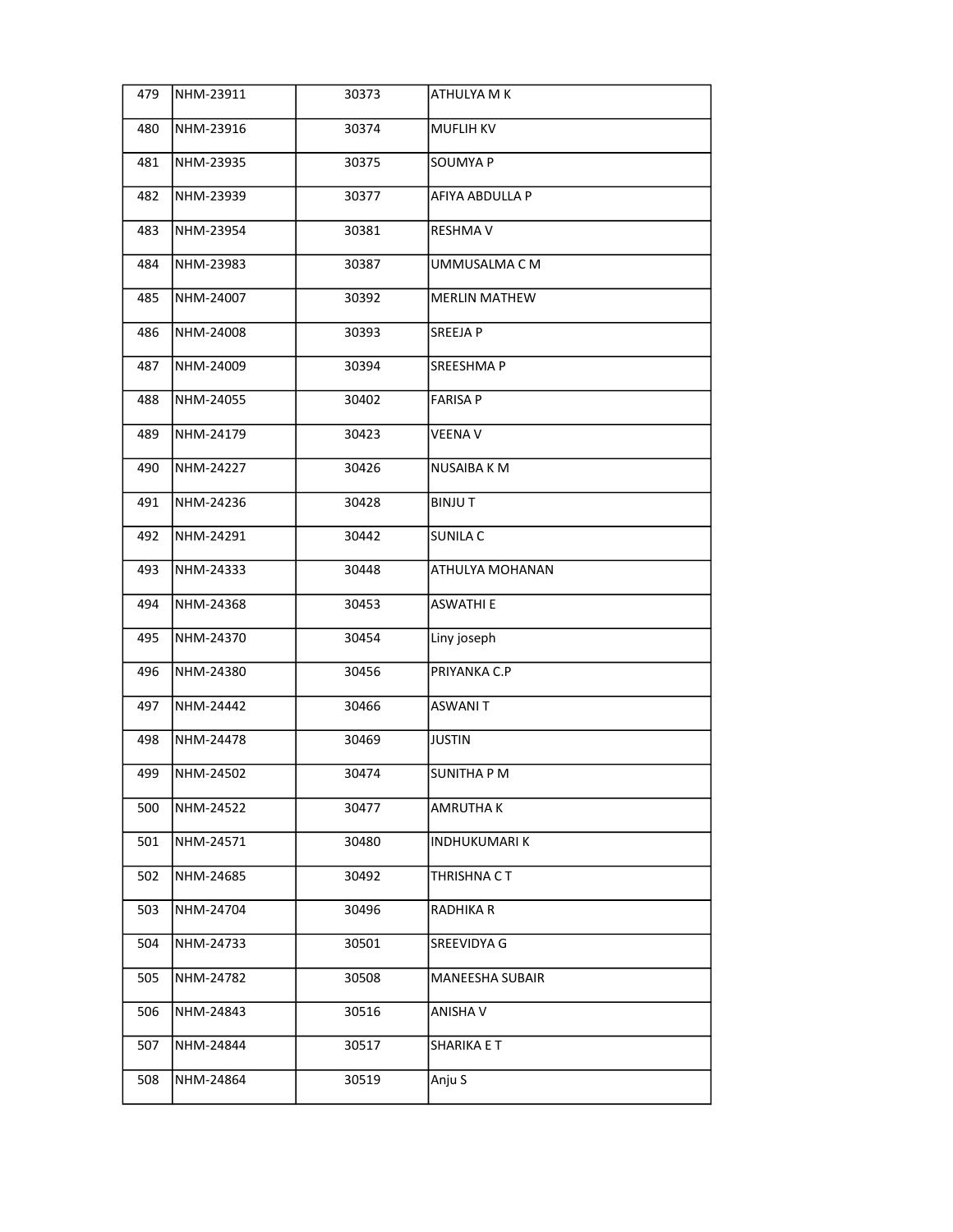| 509 | NHM-24879 | 30524 | <b>VIDHYA A V</b>      |
|-----|-----------|-------|------------------------|
| 510 | NHM-24946 | 30536 | <b>JISHA AP</b>        |
| 511 | NHM-24949 | 30538 | ALPHY MARIA XAVIER     |
| 512 | NHM-24987 | 30546 | SRUTHI K. SIVADAS      |
| 513 | NHM-25103 | 30568 | SHIJI P                |
| 514 | NHM-25137 | 30571 | SHILPA V               |
| 515 | NHM-25140 | 30572 | <b>ATHIRA E</b>        |
| 516 | NHM-25148 | 30576 | NAFEESA K              |
| 517 | NHM-25170 | 30579 | JASNA M H              |
| 518 | NHM-25190 | 30581 | SONYMOL VARGHESE       |
| 519 | NHM-25240 | 30587 | <b>DHANISHAP</b>       |
| 520 | NHM-25257 | 30589 | AMRUTHA V              |
| 521 | NHM-25267 | 30590 | RAJEENA KT             |
| 522 | NHM-25277 | 30593 | <b>SUJISHANK</b>       |
| 523 | NHM-25352 | 30604 | RAMYA T C              |
| 524 | NHM-25372 | 30607 | JEETHI N               |
| 525 | NHM-25376 | 30608 | VIJINI P V             |
| 526 | NHM-25399 | 30610 | <b>RESHMAVK</b>        |
| 527 | NHM-25420 | 30612 | LINSI <sub>C</sub>     |
| 528 | NHM-25433 | 30614 | Geethu mol I           |
| 529 | NHM-25469 | 30617 | mridhula k             |
| 530 | NHM-25470 | 30618 | SURYA MADHAVAN K V     |
| 531 | NHM-25480 | 30619 | NAYANA V               |
| 532 | NHM-25500 | 30626 | <b>RENNA PARVEEN P</b> |
| 533 | NHM-25520 | 30627 | KRISHNAPRIYA P D       |
| 534 | NHM-25530 | 30629 | Nayana CK              |
| 535 | NHM-25669 | 30649 | <b>ABI KURIAN</b>      |
| 536 | NHM-25674 | 30651 | SUSHITHA A N           |
| 537 | NHM-25708 | 30653 | SONY JOS               |
| 538 | NHM-25726 | 30655 | <b>JIJI GEORGE</b>     |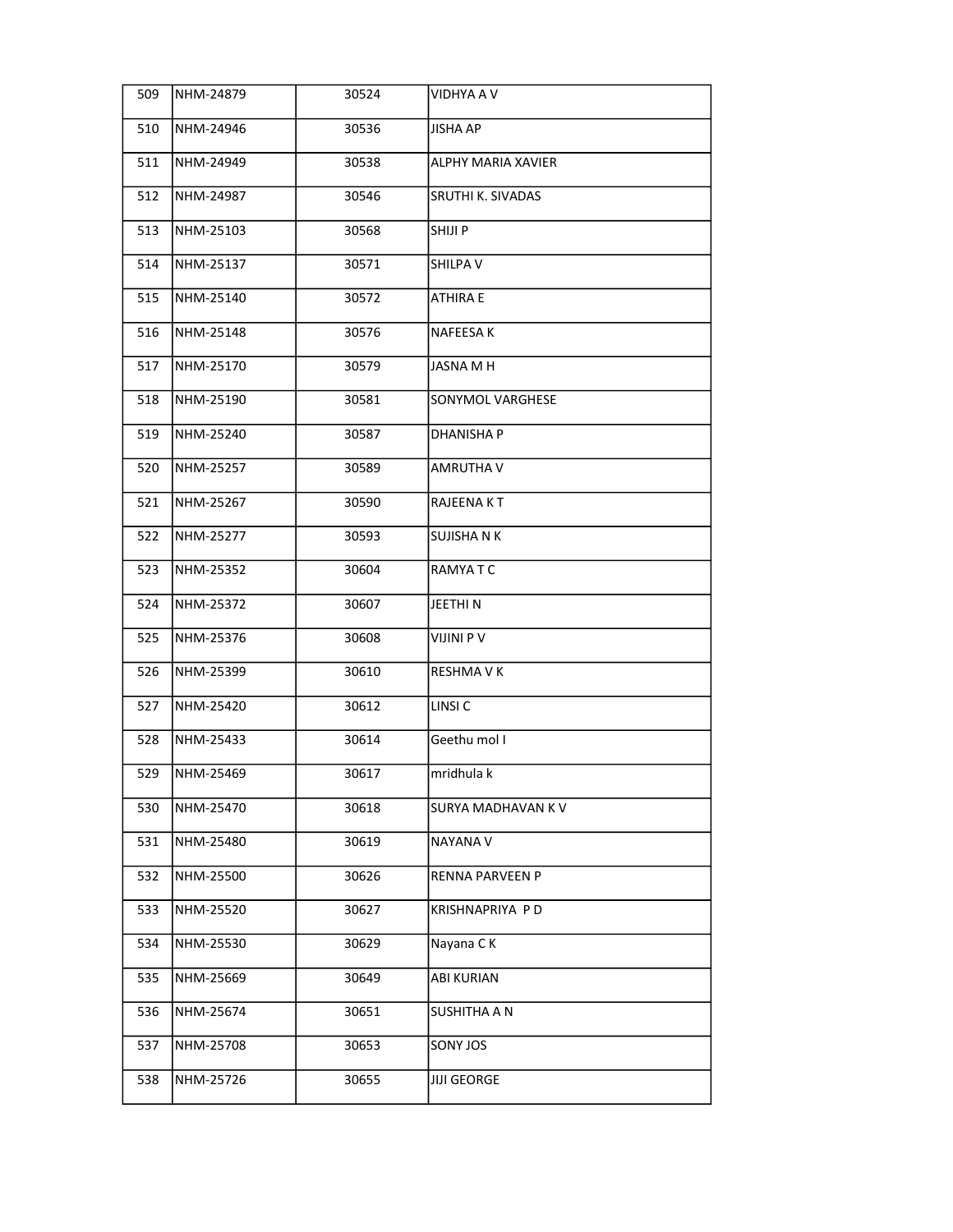| 539 | NHM-25727 | 30656 | <b>HARITHAS</b>           |
|-----|-----------|-------|---------------------------|
| 540 | NHM-25777 | 30662 | <b>NEETHUK</b>            |
| 541 | NHM-25828 | 30670 | ANJALI K                  |
| 542 | NHM-25829 | 30671 | <b>RANJITH CHANDRAN E</b> |
| 543 | NHM-25902 | 30683 | <b>NEETHUK</b>            |
| 544 | NHM-25911 | 30685 | SRUTHIMOL SASI K          |
| 545 | NHM-25948 | 30690 | CHINJU JOSEPH V           |
| 546 | NHM-25963 | 30692 | NIJITHA C                 |
| 547 | NHM-26016 | 30702 | <b>NEETHU V</b>           |
| 548 | NHM-26036 | 30703 | VIJI E V                  |
| 549 | NHM-26068 | 30707 | Radhika                   |
| 550 | NHM-26076 | 30709 | <b>ELIZEBETH K</b>        |
| 551 | NHM-26086 | 30711 | <b>GAYATHRIVK</b>         |
| 552 | NHM-26092 | 30712 | <b>MOVI VARGHESE</b>      |
| 553 | NHM-26172 | 30725 | AKHILA M                  |
| 554 | NHM-26183 | 30727 | SANDHYA P                 |
| 555 | NHM-26226 | 30733 | <b>DENY JOSEPH</b>        |
| 556 | NHM-26230 | 30735 | ATHIRA.M                  |
| 557 | NHM-26242 | 30738 | SWAPNA A P                |
| 558 | NHM-26289 | 30745 | <b>SNEHAPK</b>            |
| 559 | NHM-26312 | 30747 | <b>MANJUSHA K</b>         |
| 560 | NHM-26317 | 30748 | JOICY ABRAHAM             |
| 561 | NHM-26323 | 30749 | <b>PREENY VARGHESE</b>    |
| 562 | NHM-26343 | 30754 | AATHIRAKRISHNA V P        |
| 563 | NHM-26348 | 30756 | ALPHONSA MATHEW           |
| 564 | NHM-26353 | 30757 | <b>AKHILAK</b>            |
| 565 | NHM-26363 | 30758 | Shafna Kurumbayil         |
| 566 | NHM-26376 | 30761 | ANU C V                   |
| 567 | NHM-26388 | 30764 | AJITHA P                  |
| 568 | NHM-26395 | 30765 | Thesnim. P                |
|     |           |       |                           |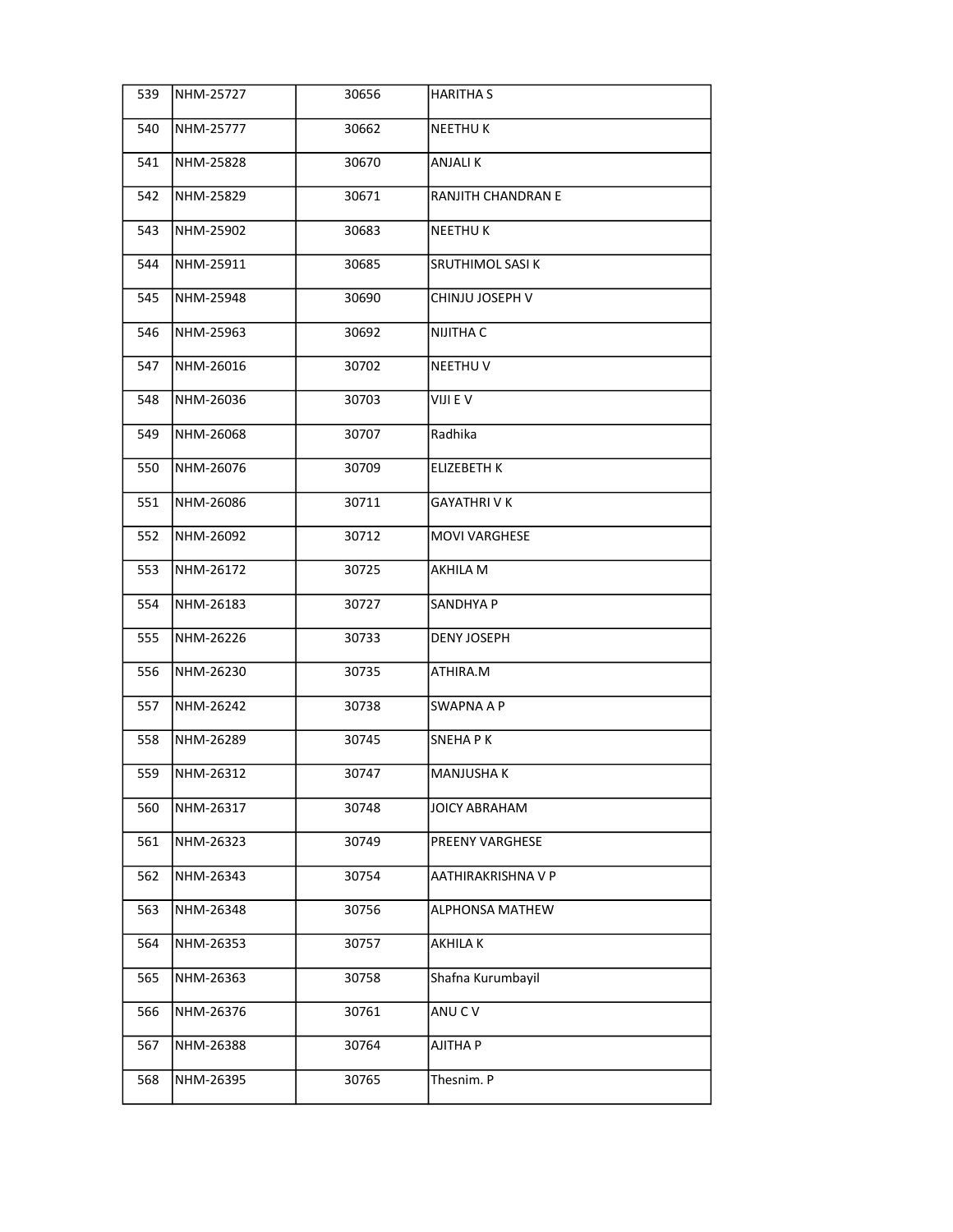| 569 | NHM-26406 | 30769 | SHIVYA T               |
|-----|-----------|-------|------------------------|
| 570 | NHM-26414 | 30770 | <b>BINEESHAB</b>       |
| 571 | NHM-26448 | 30775 | <b>ASWATHIP</b>        |
| 572 | NHM-26451 | 30776 | <b>ATHIRAK</b>         |
| 573 | NHM-26469 | 30779 | SINDHU VT              |
| 574 | NHM-26492 | 30783 | ROSHIN MARY CHERIYAN   |
| 575 | NHM-26569 | 30788 | <b>TEENA KURIAKOSE</b> |
| 576 | NHM-26573 | 30789 | <b>HARIPRASAD A</b>    |
| 577 | NHM-26575 | 30790 | <b>SUNITHA SOMAN</b>   |
| 578 | NHM-26577 | 30791 | ANJU P                 |
| 579 | NHM-26632 | 30796 | <b>VINEETHA V</b>      |
| 580 | NHM-26647 | 30797 | SINDHYA CK             |
| 581 | NHM-26704 | 30803 | Anjali E               |
| 582 | NHM-26750 | 30807 | SHIKHA GANGADHARAN     |
| 583 | NHM-26760 | 30808 | YAKOOB M               |
| 584 | NHM-26945 | 30820 | <b>SOJI JACOB</b>      |
| 585 | NHM-26948 | 30821 | Athulya.C              |
| 586 | NHM-26987 | 30824 | <b>AMRUTHAK</b>        |
| 587 | NHM-27167 | 30839 | SARAFUNNISA PARAMMEL   |
| 588 | NHM-27183 | 30841 | JISAR A P              |
| 589 | NHM-27201 | 30843 | <b>SURYA A</b>         |
| 590 | NHM-27266 | 30848 | Renjitha chakkumpurath |
| 591 | NHM-27274 | 30849 | JIYESH A               |
| 592 | NHM-27280 | 30853 | <b>GEETHUN</b>         |
| 593 | NHM-27345 | 30861 | <b>ASWATHI P</b>       |
| 594 | NHM-27386 | 30868 | REMYA P B              |
| 595 | NHM-27400 | 30871 | SHABANA V              |
| 596 | NHM-27492 | 30880 | SANOOP AV              |
| 597 | NHM-27493 | 30881 | <b>HRIDYA V</b>        |
| 598 | NHM-27534 | 30888 | Jini. K. P             |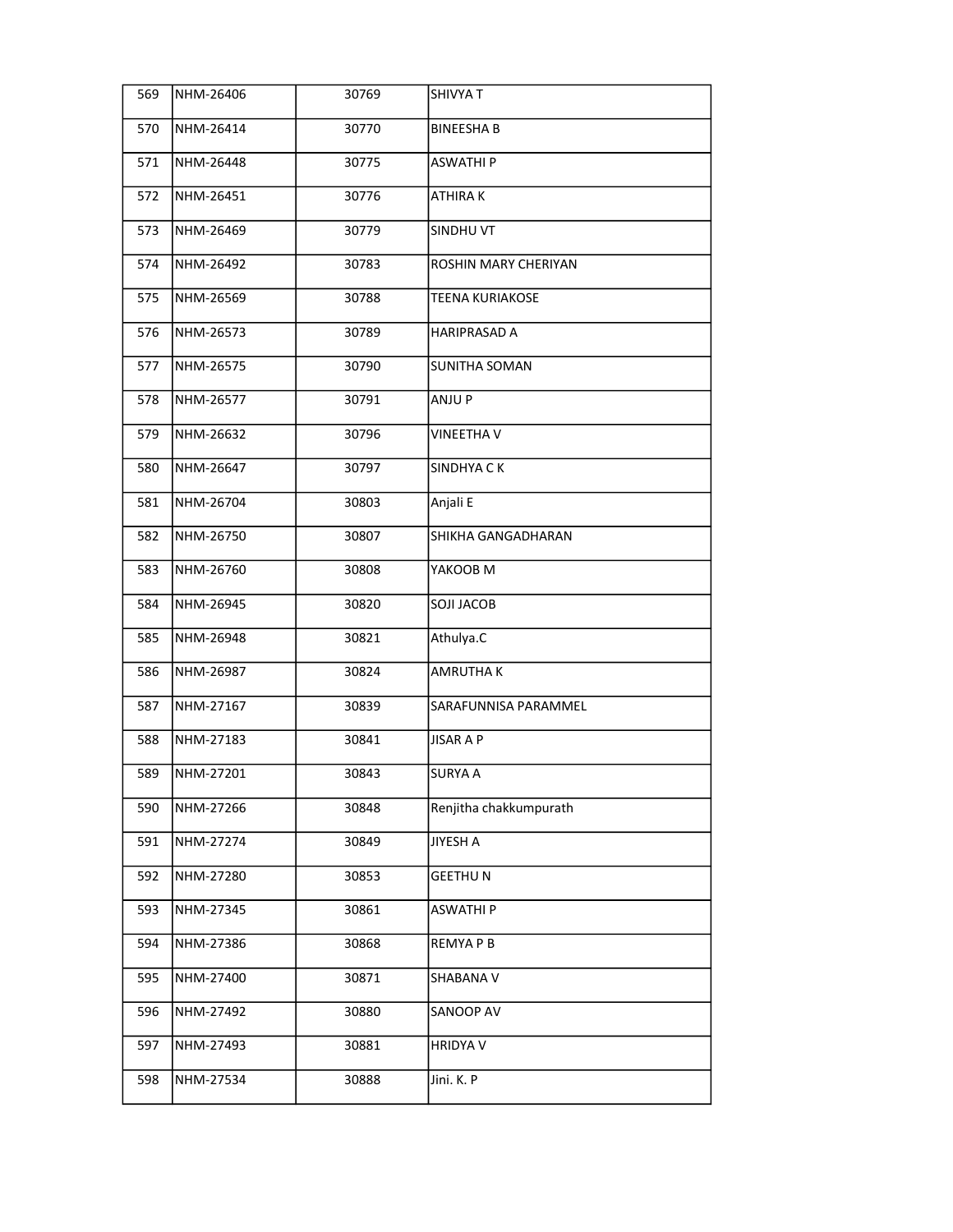| 599 | NHM-27539 | 30889 | JULITTA                    |
|-----|-----------|-------|----------------------------|
| 600 | NHM-27548 | 30891 | lsumayya n                 |
| 601 | NHM-27617 | 30901 | <b>GIBI P G</b>            |
| 602 | NHM-27633 | 30903 | <b>MOHAN DEVASY</b>        |
| 603 | NHM-27653 | 30904 | ANUSHA T                   |
| 604 | NHM-27703 | 30911 | <b>ANJANA E</b>            |
| 605 | NHM-27723 | 30914 | ASWIN A V                  |
| 606 | NHM-27729 | 30916 | Masna. V. P                |
| 607 | NHM-27806 | 30927 | <b>RESHMAPK</b>            |
| 608 | NHM-27819 | 30929 | lakhila. A                 |
| 609 | NHM-27823 | 30930 | <b>SREETHUNM</b>           |
| 610 | NHM-27843 | 30933 | <b>AKHILA P</b>            |
| 611 | NHM-27892 | 30941 | <b>BINSITHAP</b>           |
| 612 | NHM-27916 | 30943 | <b>GREESHMA M R</b>        |
| 613 | NHM-27992 | 30951 | Shilpa P.M                 |
| 614 | NHM-28167 | 30965 | SHERIN JOSEPH              |
| 615 | NHM-28195 | 30970 | PRABITHA P                 |
| 616 | NHM-28231 | 30976 | <b>GAYATHRI KRISHNAN P</b> |
| 617 | NHM-28245 | 30980 | ABDUL RAZIQUE T P          |
| 618 | NHM-28344 | 30994 | Sajitha S                  |
| 619 | NHM-28390 | 30999 | RASHNA CA                  |
| 620 | NHM-28402 | 31001 | SAKHILA MANIKKUNNUMMAL     |
| 621 | NHM-28450 | 31009 | DEEPIKA P                  |
| 622 | NHM-28493 | 31015 | NIMISHA M                  |
| 623 | NHM-28512 | 31018 | AISWARYA K P               |
| 624 | NHM-28515 | 31019 | <b>MHOLILOL</b>            |
| 625 | NHM-28589 | 31027 | FAMITHA P                  |
| 626 | NHM-28679 | 31039 | SAJITH P                   |
| 627 | NHM-28733 | 31047 | Siji Abraham               |
| 628 | NHM-28792 | 31050 | NAVEEN KALANGADAN          |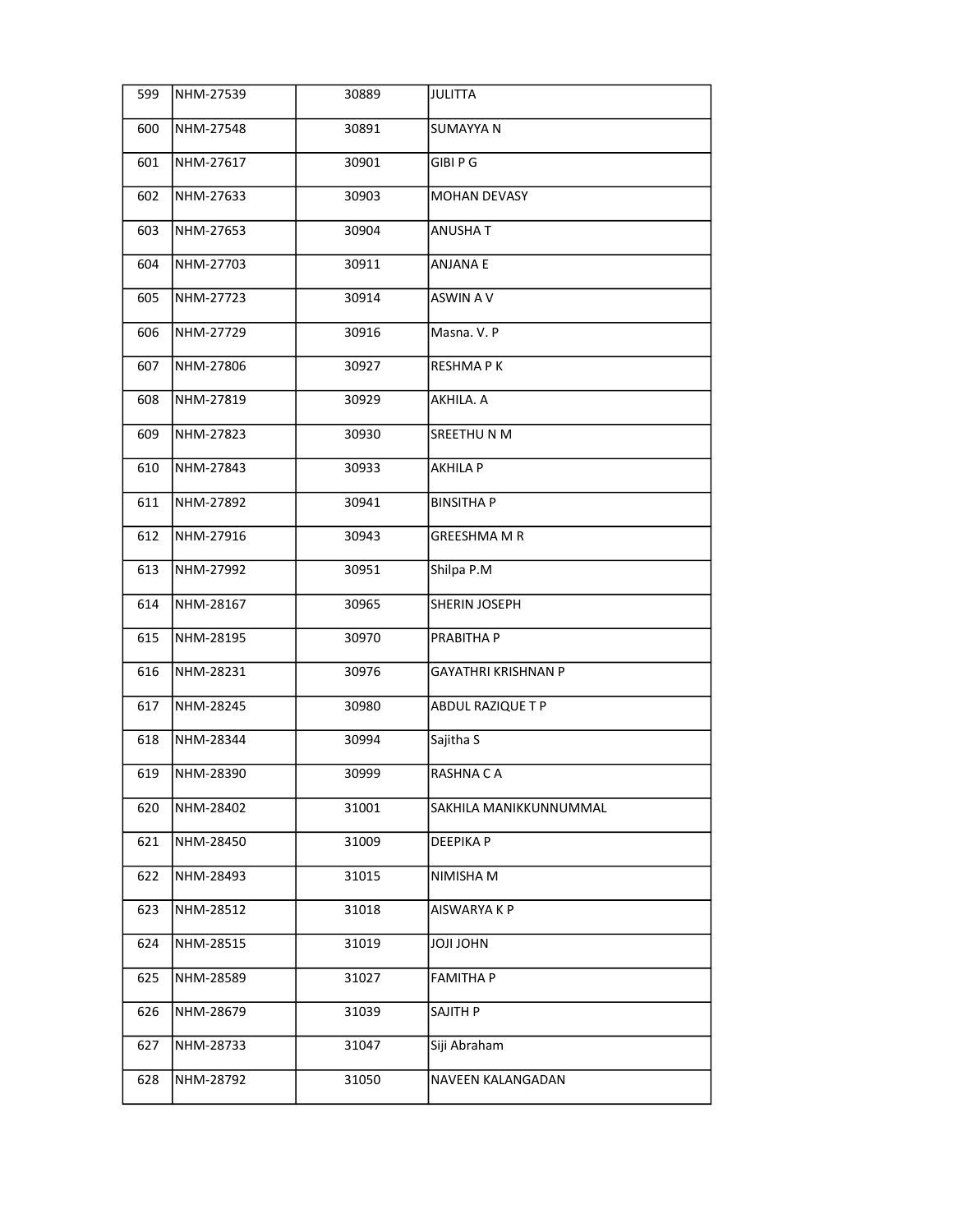| 629 | NHM-28845 | 31058 | <b>DIVYASREE KV</b>    |
|-----|-----------|-------|------------------------|
| 630 | NHM-28851 | 31060 | SHIFNA V A             |
| 631 | NHM-28858 | 31061 | AMRUTHA C              |
| 632 | NHM-28904 | 31064 | <b>SHAHID SUFYAN K</b> |
| 633 | NHM-28928 | 31068 | <b>RINCY REJI</b>      |
| 634 | NHM-28939 | 31072 | PREETHU N              |
| 635 | NHM-28950 | 31073 | PRIYA KT               |
| 636 | NHM-29048 | 31088 | MRUDHULA . C. K        |
| 637 | NHM-29064 | 31090 | VISMAYA P              |
| 638 | NHM-29065 | 31091 | <b>SUNEERA P A</b>     |
| 639 | NHM-29066 | 31092 | SHIFNA RASHEED T       |
| 640 | NHM-29140 | 31100 | ANJU M K               |
| 641 | NHM-29163 | 31104 | SREESHMA P             |
| 642 | NHM-29172 | 31107 | prabha                 |
| 643 | NHM-29193 | 31110 | DRISYA K               |
| 644 | NHM-29217 | 31113 | SOWMINY ANTONY M       |
| 645 | NHM-29314 | 31126 | LINTU THOMAS           |
| 646 | NHM-29339 | 31130 | <b>SUPRIYAKC</b>       |
| 647 | NHM-29344 | 31133 | NEETHU K JOHN          |
| 648 | NHM-29421 | 31146 | RAHUL M                |
| 649 | NHM-29431 | 31148 | JOSNA SUNNY            |
| 650 | NHM-29456 | 31153 | SHYMA P                |
| 651 | NHM-29478 | 31158 | SHAHINA MANNINGAL      |
| 652 | NHM-29487 | 31161 | <b>RINCY KOSHY</b>     |
| 653 | NHM-29507 | 31164 | PREENA M               |
| 654 | NHM-29533 | 31170 | FATHIMATH RAJLA P      |
| 655 | NHM-29534 | 31171 | DHANYA V P             |
| 656 | NHM-29536 | 31172 | SHAHARBAN M            |
| 657 | NHM-29584 | 31181 | NIMISHA P              |
| 658 | NHM-29619 | 31187 | NIKHILA T              |